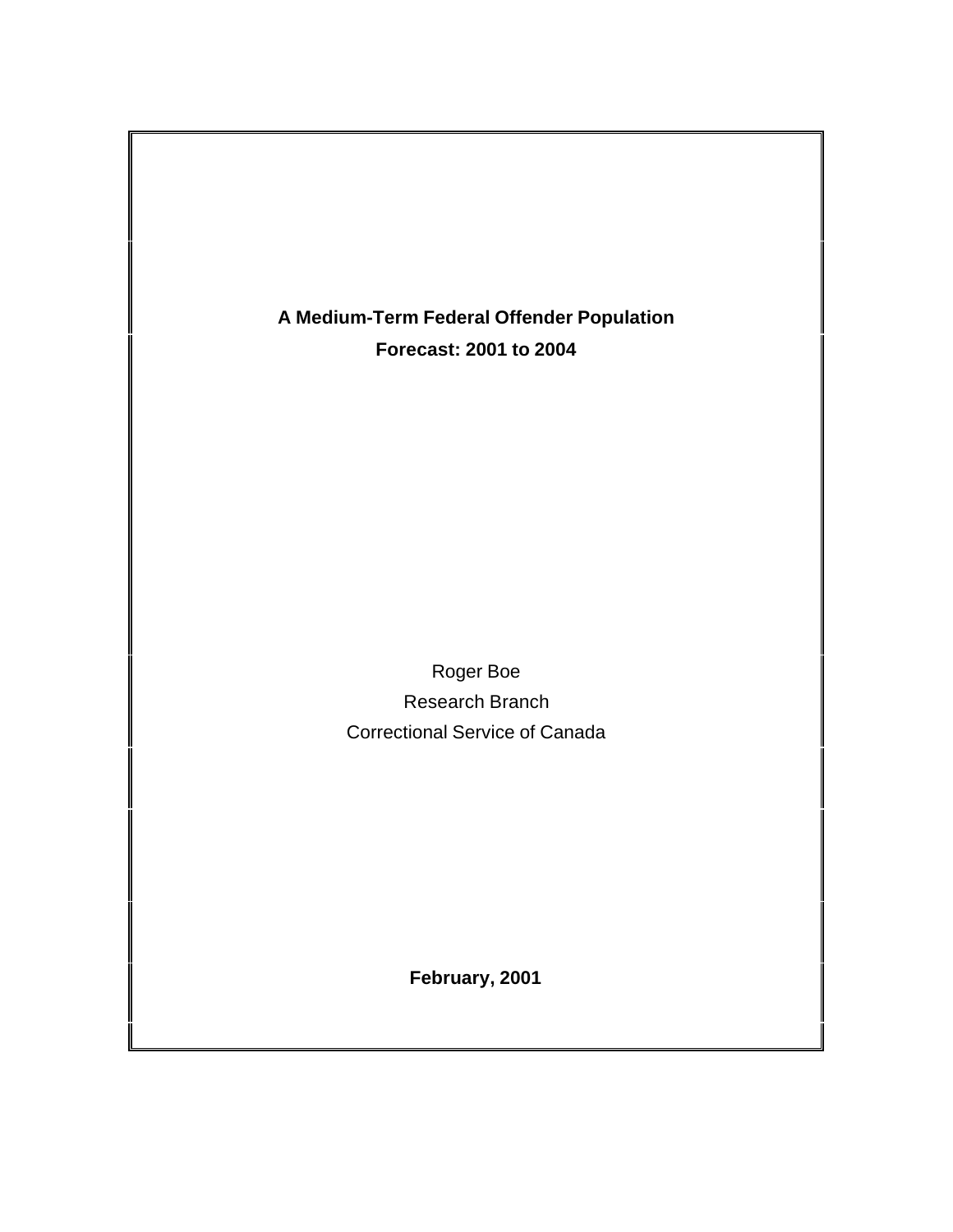# **EXECUTIVE SUMMARY**

The forecasts provided in this report use standard time-series modelling techniques, to develop medium-term offender population projections for purposes of the National Capital, Accommodation, and Operational Plan (NCAOP). Projections are provided for men and women in-custody and under community supervision, by Region, and from these are derived National offender population totals.

For purposes of the NCAOP, all projections are provided on a "calendar year" rather than the "fiscal year" basis traditionally used (e.g., January 1 to December 31, rather than April 1 to March 31).

The population of men in-custody has shown a steady decline since December 1995, falling from 13,682 to 12,587 inmates by December 2000. This represents a decrease of 1,095 (or **–8%)** in-custody inmates. The population under community supervision, on the other hand, has increased from 7,131 to 8,609 men offenders (up 1,478 or **+21%**).

- The population of men in-custody is projected to increase slightly over the horizon of this forecast, rising from 12,587 inmates in December 2000 to **12,778** inmates by December 2004 (a gain of +191 inmates or **+1.5%**).
- The population of men under community supervision is projected to increase by about the same proportion, rising from 8,609 offenders in December 2000 to **8,747** offenders by December 2004 (up 138 offenders or **+1.6%**).

The size of the population of women in-custody has grown much more rapidly over the past five years than the population of men, increasing since December 1995 from 182 to 362 inmates by December 2000. This represents a gain of 180 women inmates (or nearly **+99%)**. The population of women under community supervision has also increased significantly during this period, though not as fast as the in-custody population, rising from 305 to 511 women offenders (an increase of +206 offenders or nearly **+68%**).

- The population of women in-custody is projected to increase from 362 inmates in December 2000, to **449** inmates by December 2004 (up 87 inmates or **+24%**).
- The population of women under community supervision is projected to increase from 511offenders in December 2000 to **625** offenders in December 2004 (up 114 offenders or **+22%**).

There are varying predictions about Canada's immediate economic prospects. For planning purposes, we also examined the possible impact that a recession during the next four years might have on the medium-term forecasts for men.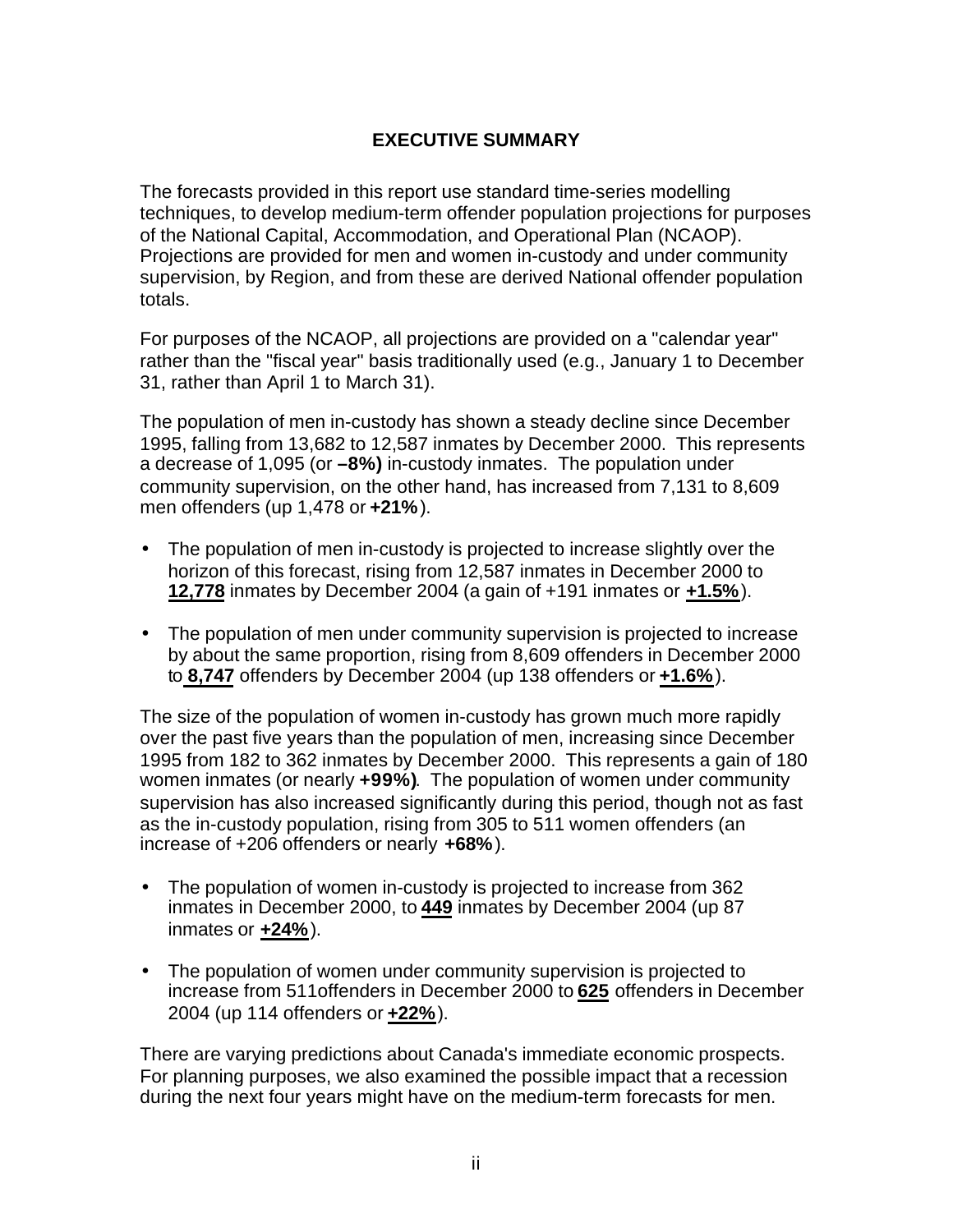• Using two previous recessions as benchmarks, if one began today the impact of a mild recession might see the in-custody count of men rise to **13,990** by 2003. The impact of a more severe recession - which could be much higher could see the population of men in-custody increase to **16,500** inmates by 2004.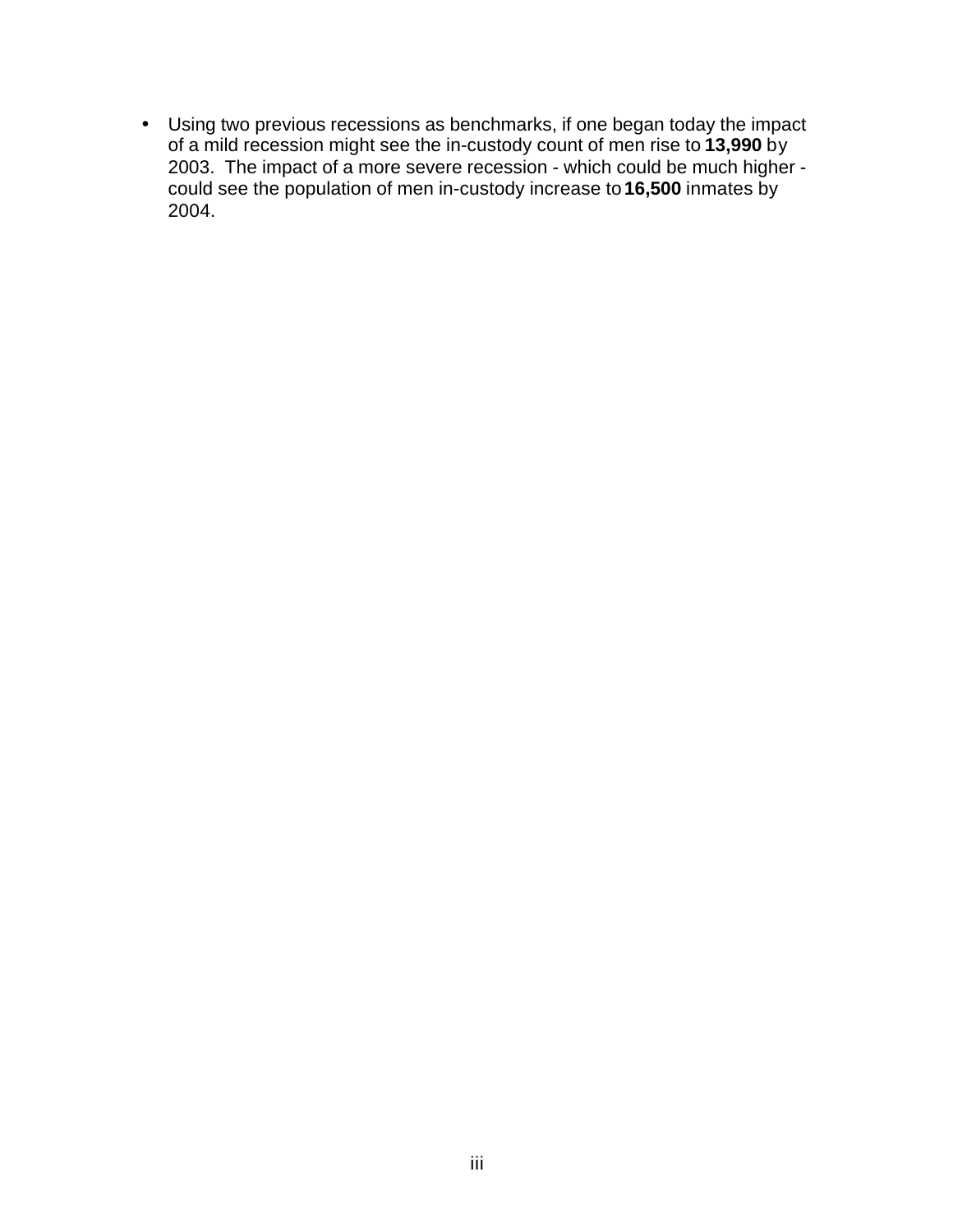# **TABLE OF CONTENTS**

| L.                                                                  |  |
|---------------------------------------------------------------------|--|
|                                                                     |  |
|                                                                     |  |
| Table 1: Impact of recessions on the population of men in-custody 3 |  |
| Ш.                                                                  |  |
|                                                                     |  |
|                                                                     |  |
|                                                                     |  |
|                                                                     |  |
| 1.                                                                  |  |
|                                                                     |  |
|                                                                     |  |
| III.                                                                |  |
| А.                                                                  |  |
| $\mathcal{I}_{-}$                                                   |  |
| 2.                                                                  |  |
| 3.                                                                  |  |
| $\overline{4}$ .                                                    |  |
|                                                                     |  |
| 1.                                                                  |  |
| 2.                                                                  |  |
| 3.                                                                  |  |
| $\boldsymbol{4}$ .                                                  |  |
|                                                                     |  |
| $\mathcal{I}_{-}$                                                   |  |
| 2.                                                                  |  |
| 3.                                                                  |  |
| $\boldsymbol{A}_{\cdot}$                                            |  |
|                                                                     |  |
| 1 <sub>1</sub>                                                      |  |
| 2.                                                                  |  |
| 3.<br>$\overline{4}$ .                                              |  |
|                                                                     |  |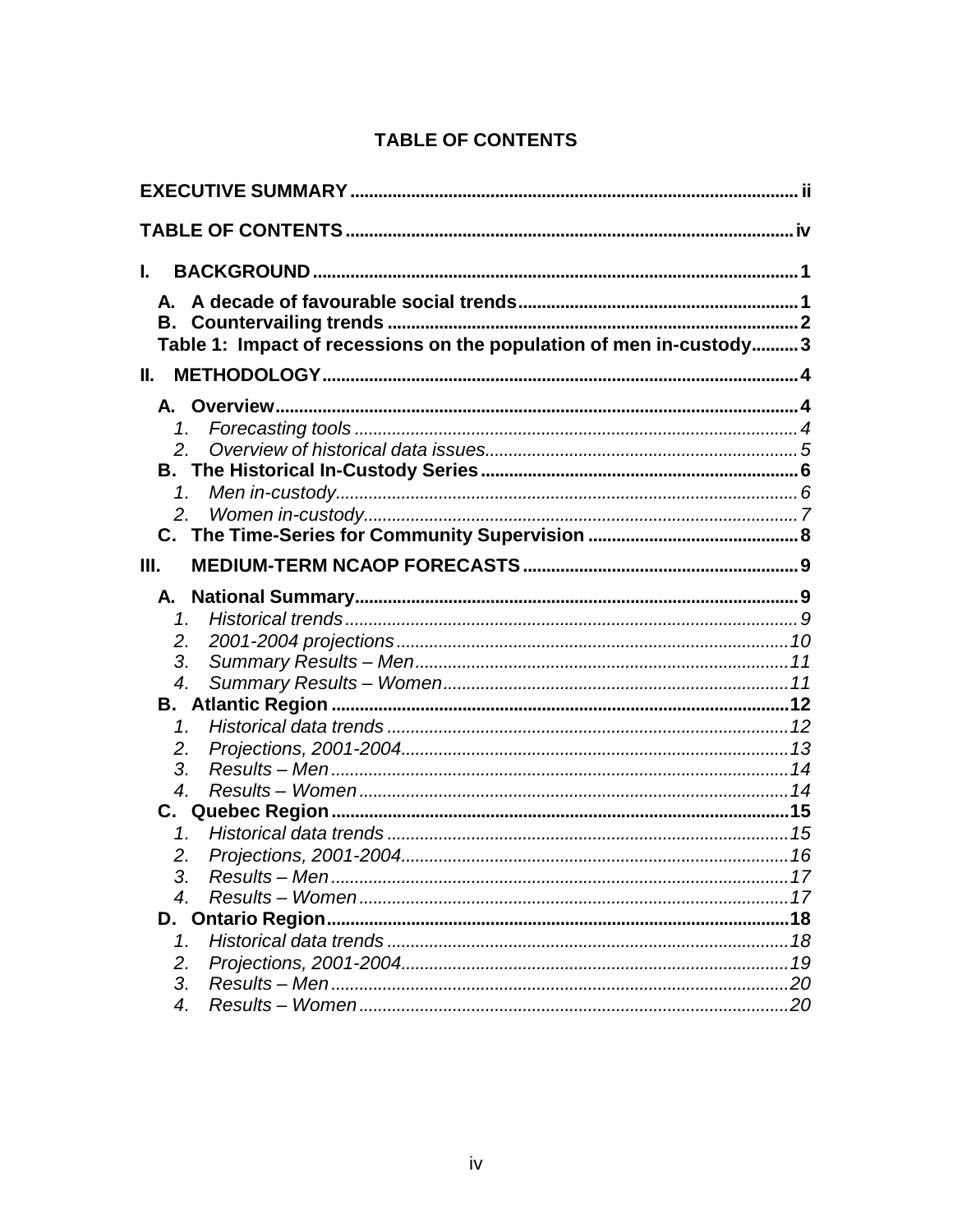|  | 21  |
|--|-----|
|  | 21  |
|  | 22  |
|  | 23  |
|  | .23 |
|  | 24  |
|  | 24  |
|  | 25  |
|  | .26 |
|  | 26  |
|  | 27  |
|  | 30  |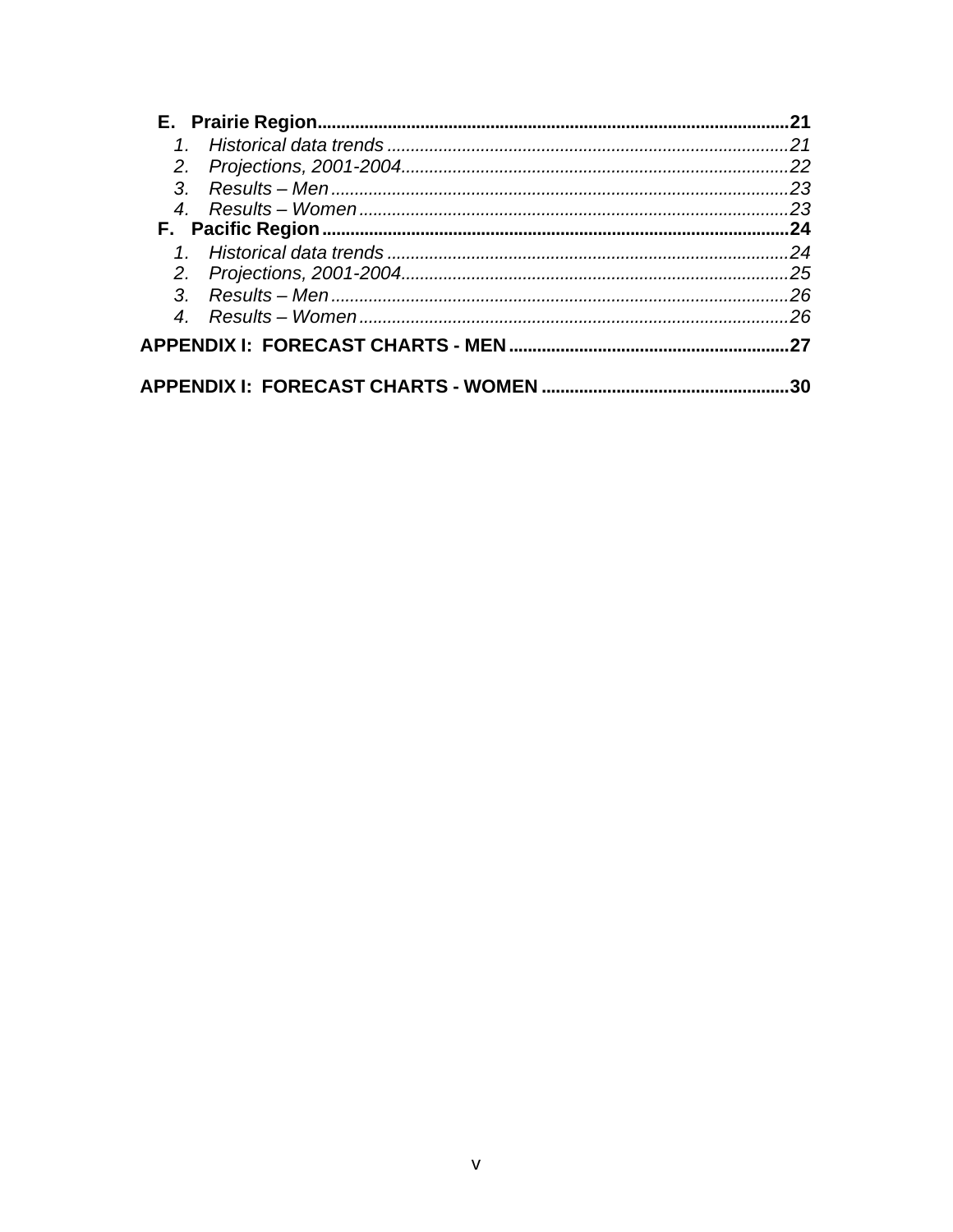### **I. BACKGROUND**

#### **A. A decade of favourable social trends**

With the main social and demographic indicators (e.g., crime, unemployment, etc.) all trending in favourable directions, the Correctional Service of Canada and the Provincial / Territorial prison systems may be facing less pressure in terms of population growth over the next decade.

- Demographic trends point towards a continuation of population aging, along with an overall modest growth in the total population, and nearly no-growth among the younger high crime-risk age groups.
- This is reflected in recent crime rates, which have now been on a downward trend for the past decade.
- Serious violent crime trends are also on a downward trend. Homicide rates have been trending downward trend since the mid-70's and are now at their lowest rate since 1967.<sup>1</sup> Sexual assault rates - another high-growth crime category during the 1980's - reached their peak in 1993 and have since been in decline. $<sup>2</sup>$ </sup>
- Economic growth has propelled unemployment levels to their lowest level in a decade. With the high-tech sector constantly announcing new job fairs to try and recruit enough younger workers, jobs appear to be once again chasing youths (for the first time in many, many years).

 $\overline{a}$ 

<sup>&</sup>lt;sup>1</sup> Juristat - Homicide in Canada, 1999. The Canadian Centre for Justice Statistics, Statistics Canada. Vol. 20 No. 9 (October 2000).

<sup>2</sup> *Juristat - Sex Offenders* . The Canadian Centre for Justice Statistics, Statistics Canada. Vol. 19 No. 3 (March 1999).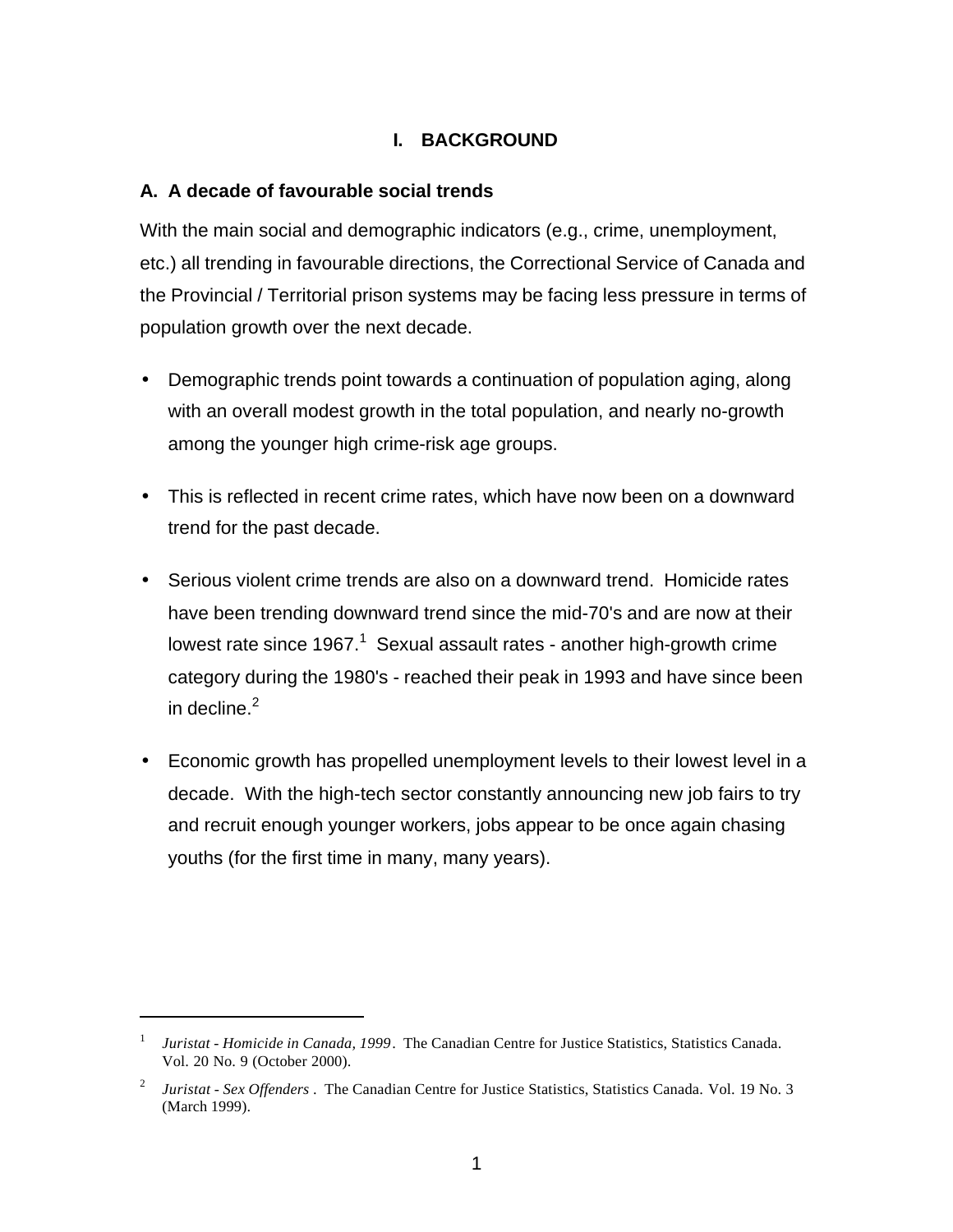• Finally, there is also some evidence that the overall fear of crime has decreased in the last six years. $3$ 

In combination, these major trends - population aging, falling crime rates and fear of crime, and relatively high employment rates - have all combined to exert a positive downward force on Canada's incarceration rates.

### **B. Countervailing trends**

 $\overline{a}$ 

There are several possible countervailing trends on the horizon, which can offset the otherwise favourable social trends mentioned above. The first of these is the concerted pressure that has emerged to force politicians to get tougher on crime. There is some evidence that this trend is also related to population aging, as public opinion surveys indicate that older Canadians - and women - typically have a greater fear of crime than younger ones. The impact of population aging on the fear of crime is more likely to be felt longer-term than in the short horizon covered in these projections.

There is also the possibility that the favourable economic climate could be disrupted by an economic recession. A recession is possible as soon as this year, with an even higher likelihood sometime within the 10-year forecasting horizon. Canada has typically experienced recessions every decade since World War II. For example, over the past three decades Canada has had recessions in 1973, 1982 and 1991. Now a decade removed from the last recession, it is prudent to be aware of the impact that recessions have had on offender population growth in the past

There is no sure way to predict when - or if - a recession might begin, how severe it might be, or how long it would last. One leading indicator has been the stock markets, and in both in Canada and the United States the markets appear to have already priced-in an economic downturn in the current quarter.

<sup>3</sup> Overall, 91% of Canadians reported being very or somewhat satisfied with their personal safety in 1999, an improvement of 5 percentage points from six years earlier. *Juristat - Criminal Victimisation in Canada 1999*. The Canadian Centre for Justice Statistics, Statistics Canada. Vol. 20 No. 10 (November 2000).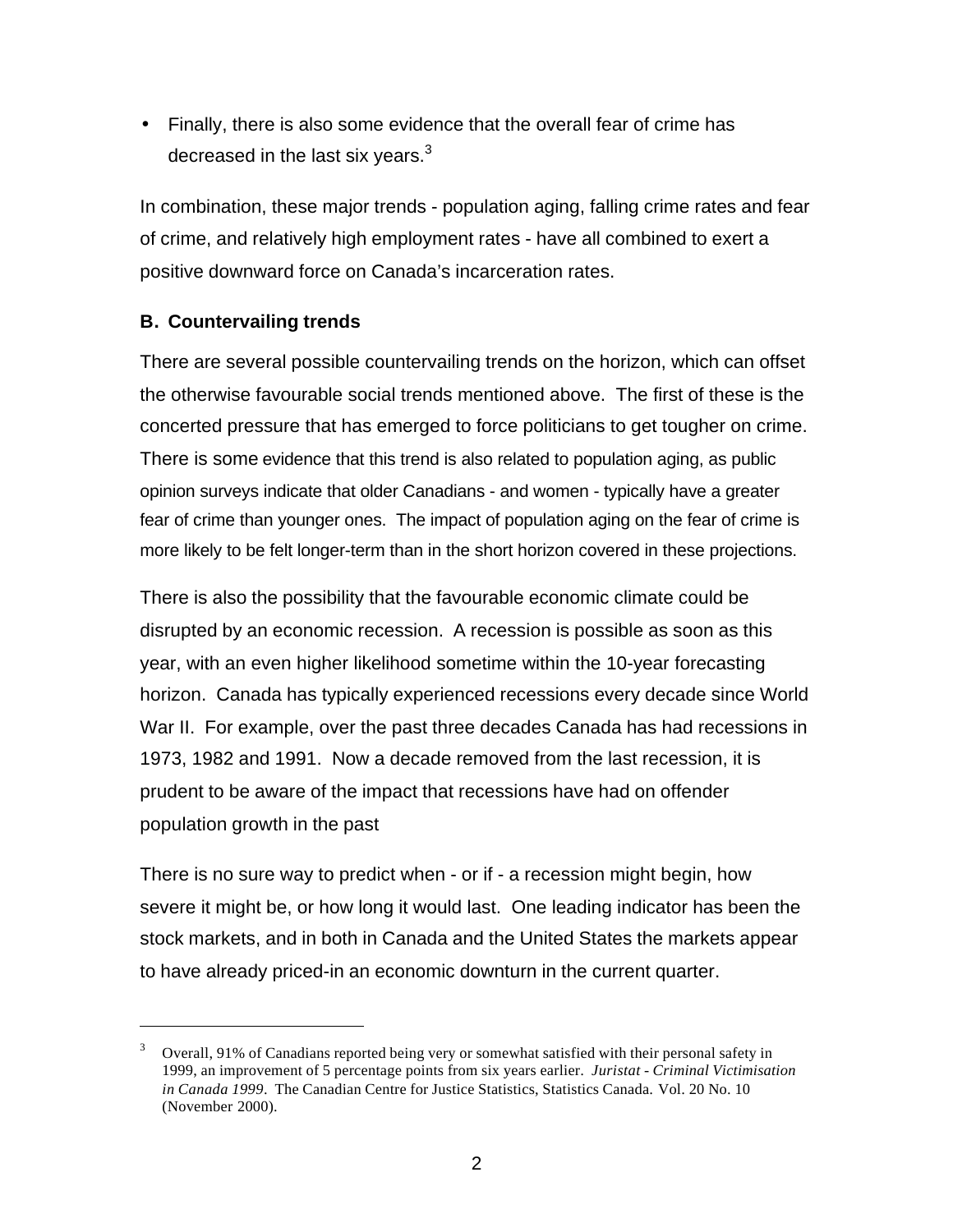Meanwhile, both the U.S. Federal Reserve Board and the Bank of Canada are already moving to lower interest rates to forestall a severe downturn. For planning purposes therefore, we need to examine some impact scenarios to cover the possibility of a recession on our current forecasts.

One way to prepare is by examining the effects of previous recessions. The CSC's population of men in-custody increased significantly following the on-set of each of the two previous recessions. This can be seen in Table 1 below.

| Table 1: | Impact of recessions on the population of men in-custody |  |  |
|----------|----------------------------------------------------------|--|--|
|----------|----------------------------------------------------------|--|--|

| Population growth of men in-custody, recessions of 1982 and 1991 |                       |                             |                |                       |                             |  |  |  |  |
|------------------------------------------------------------------|-----------------------|-----------------------------|----------------|-----------------------|-----------------------------|--|--|--|--|
|                                                                  | <b>1982 Recession</b> |                             |                | <b>1991 Recession</b> |                             |  |  |  |  |
| Year Ending                                                      | Men In-<br>custody    | % Increase<br>over Dec-1982 | Year<br>Ending | Men In-<br>custody    | % Increase<br>over Dec-1990 |  |  |  |  |
| Dec-82                                                           | 9,601                 | $\cdots$                    | $Dec-90$       | 10,663                | .                           |  |  |  |  |
| Dec-83                                                           | 10,001                | 4.2%                        | Dec-91         | 11,338                | 6.3%                        |  |  |  |  |
| Dec-84                                                           | 10,161                | 5.8%                        | Dec-92         | 11,976                | 12.3%                       |  |  |  |  |
| Dec-85                                                           | 10,670                | 11.1%                       | $Dec-93$       | 13,027                | 22.2%                       |  |  |  |  |
| Dec-86                                                           | 10,307                | 7.4%                        | Dec-94         | 13,820                | 29.6%                       |  |  |  |  |

The recession beginning in 1991had a much greater impact than the one that began in 1982. The former increased the population count from 9,601 to 10,670 males (or by **11%**), while lasting just 3-years. The second was much more severe - the population of men in-custody increased for four straight years, and grew from 10,633 to 13,820, or by nearly **30%**.

There is no scientific basis for predicting how severe another recession might be or how long it would last. However, let's assume that 11% growth over 3-years represents the lower range, and 30% growth over a 4-year period represents the high range. Within this range, the impact of mild recession might increase the number of men in-custody to 13,990 by 2003. A more severe recession might increase the number of men in-custody to **16,500** in 2004.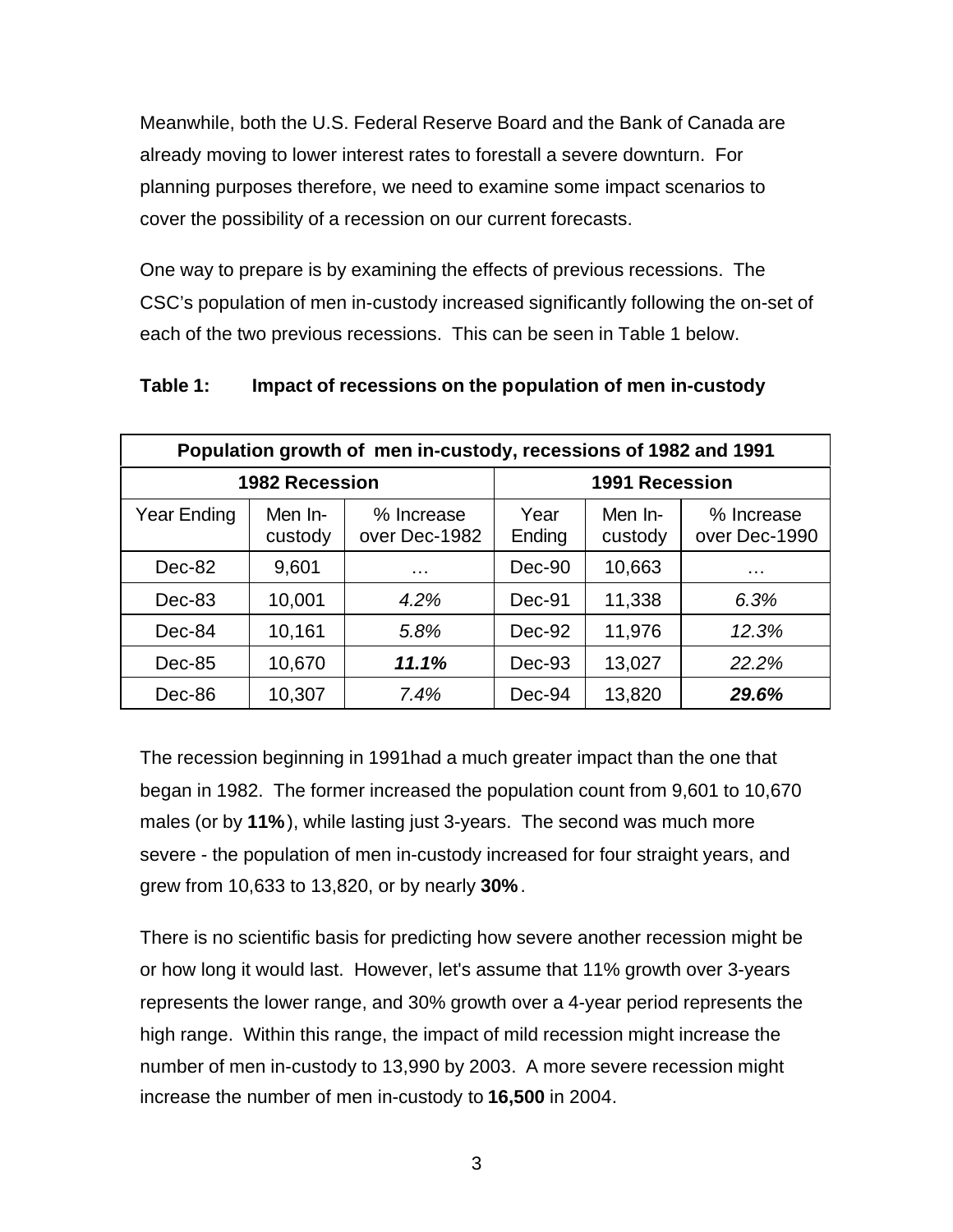# **II. METHODOLOGY**

This report describes the efforts and resources that were used in developing the 2001-2004 Medium-Term Forecasts. The forecasts provided in this report use standard time-series modelling techniques, to develop medium-term offender population projections for purposes of the National Capital, Accommodation, and Operational Plan (NCAOP). Projections are provided for men and women incustody and under community supervision, by Region, and from these are derived National offender population totals.

Note, that for the first time the forecasts are offered for calendar - rather than fiscal - years. This has been done to accommodate the Operational Planning Branch in meeting an earlier NCAOP reporting cycle.

### *Note: For purposes of the NCAOP, projections are provided on a "calendar year" rather than the "fiscal year" basis traditionally used (e.g., January 1 to December-31, rather than April 1 to March 31).*

#### **A. Overview**

This section describes the forecasting tools and data series that have been used to develop the Medium-Term forecasts. "Medium-term" is used to describe a forecasting horizon of 1-5 years, whereas "long-term" describes a forecast horizon of 5-10 years.

### *Note: For purpose of the NCAOP, the medium-term model refers to a projection horizon of 4-years.*

#### *1. Forecasting tools*

The Correctional Service of Canada has access to some of the most advanced and sophisticated statistical forecasting tools available today. For example, the Research Branch is currently using as its main development and forecasting tool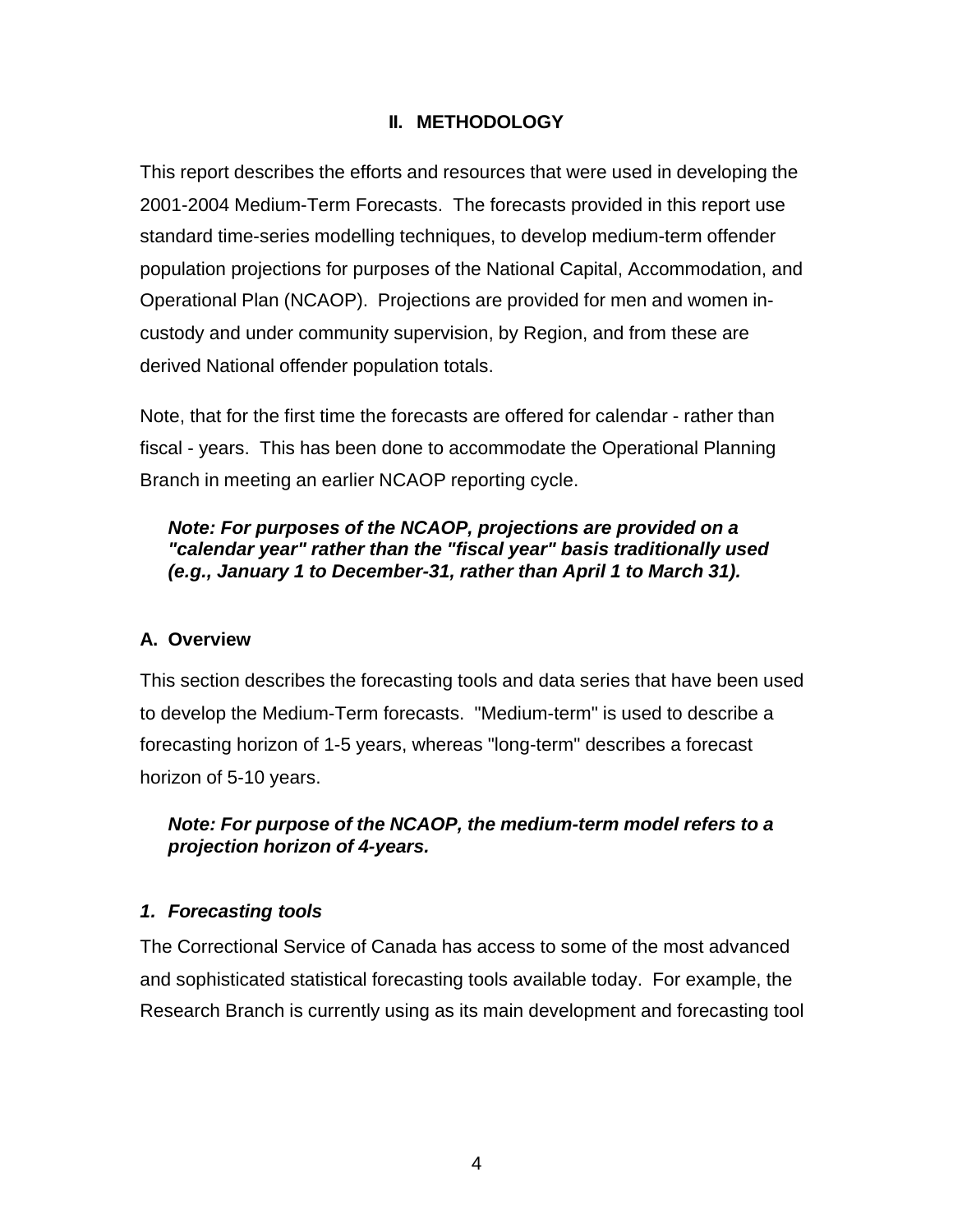the SAS® ETS forecasting system.<sup>4</sup> In addition, the Branch has under development a population simulation and impact assessment system. The Offender Population Profiling and Simulation Model (OPPSIM) is in pilot phase, but data issues have delayed the its availability for operational use.<sup>5</sup>

The Research Branch is also developing a series of long-term multivariate forecasting models. These models will use a combination of social and demographic trends to predict federal inmate populations over a 10-year horizon. The prototype of a national model was demonstrated in the last forecast (Boe, April 2000). Development of these models is still underway, as each administrative Region of the Correctional Service of Canada will require a distinct model.

# *2. Overview of historical data issues*

 $\overline{a}$ 

While the Service has access to the most advanced forecasting tools, the historical offender population data that are available is of constant concern. The Research Branch maintains a wide collection of social, economic and demographic time-series from Statistics Canada. These series include the most recent compilations available on historical unemployment rates, crime statistics, population statistics from the Canada Census series, and the most recent demographic projections from Statistics Canada.

However, the quality of these external series often cannot be matched with similar quality internal offender population statistics. As has been documented elsewhere (Boe, 1997), the CSC's offender information data underwent several major changes in the early 1990's.<sup>6</sup> Major legislative, technological and

<sup>4</sup> The SAS ETS-Time Series Forecasting System can be used in a fully automatic mode, or the system's diagnostic features and time series modelling tools can be used interactively to develop forecasting models customised to best predict a specific time series. Either method greatly reduces the time required to develop and test large numbers of projection models.

<sup>5</sup> The prototype of this new system shows great promise, but further testing cannot proceed until data definitions in the CSC Enterprise Warehouse are finalised.

<sup>6</sup> Three major system shocks (previously identified in Boe, 1997) are: 1) the enactment of the CCRA in 1992; 2). the implementation of the new Offender Management System (OMS) in 1993; and 3) the opening of federal offender facilities for women in each Regional, beginning in 1995.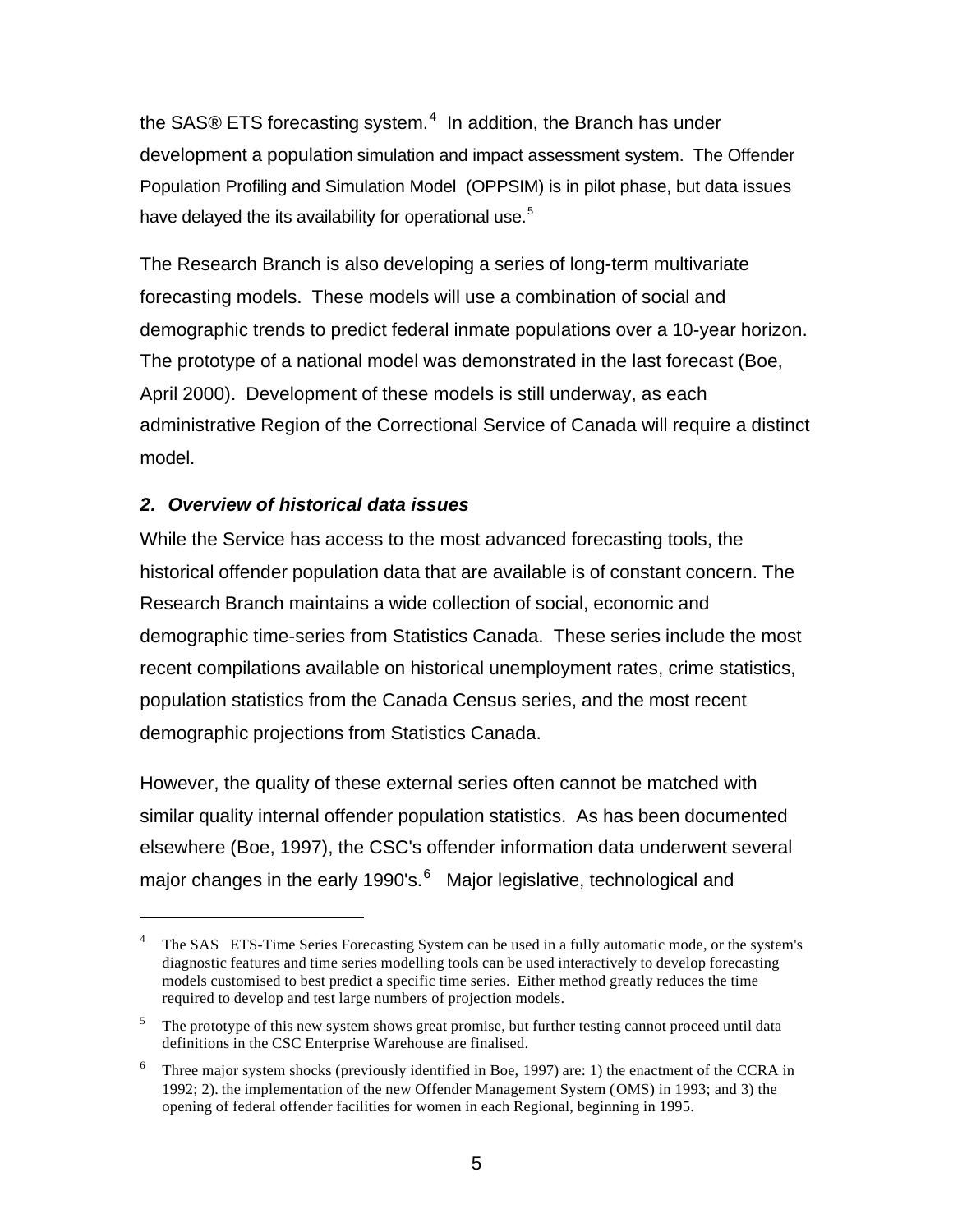operational changes were experienced which effectively sundered many of the historical time-series that had previously been relied upon. This included the traditional "on-register" and community supervision time-series used both for forecasting and information purposes. Today, the OMS offender population historical statistics extend back only to about 1995. Even OMS series from 1995 onward have often experienced some significant changes in definitions.<sup>7</sup> Alternative historical series (such as the Inmate Movement System) have an adequate time-series but are aggregate data and cannot be parsed to reveal profile information.

These are serious limitations that prevent the Service from making full use of the forecasting tools that are otherwise available, and reduce the reliability of the forecasts that can be developed.

# **B. The Historical In-Custody Series**

The following sections describe the historical series that have been developed for these forecasts.

### *1. Men in-custody*

 $\overline{a}$ 

The only adequate time-series available for forecasting the institutional population uses statistics from the Inmate Movement System (IMS). This system consists of an electronic record of in-custody institutional counts (for the institutions housing men and for P4W) dating as far back as January 2, 1979. As of December 5, 2000, there are approximately 1,150 weekly data points for every Region:

• Not all institutions have this many data points, because of decommissioning, or new construction (this applies especially for the new facilities for women which only began opening in 1995). The Regional total is the sum of the totals for every institution in that Region on the selected date.

<sup>7</sup> E.g., the main offender population statistics previously included the on-register and community supervision counts, which changed significantly when Day Parole became a custody release, and the on-register definition was also changed to an in-custody definition. These changes also altered the traditional definition of the monthly admissions and releases from custody.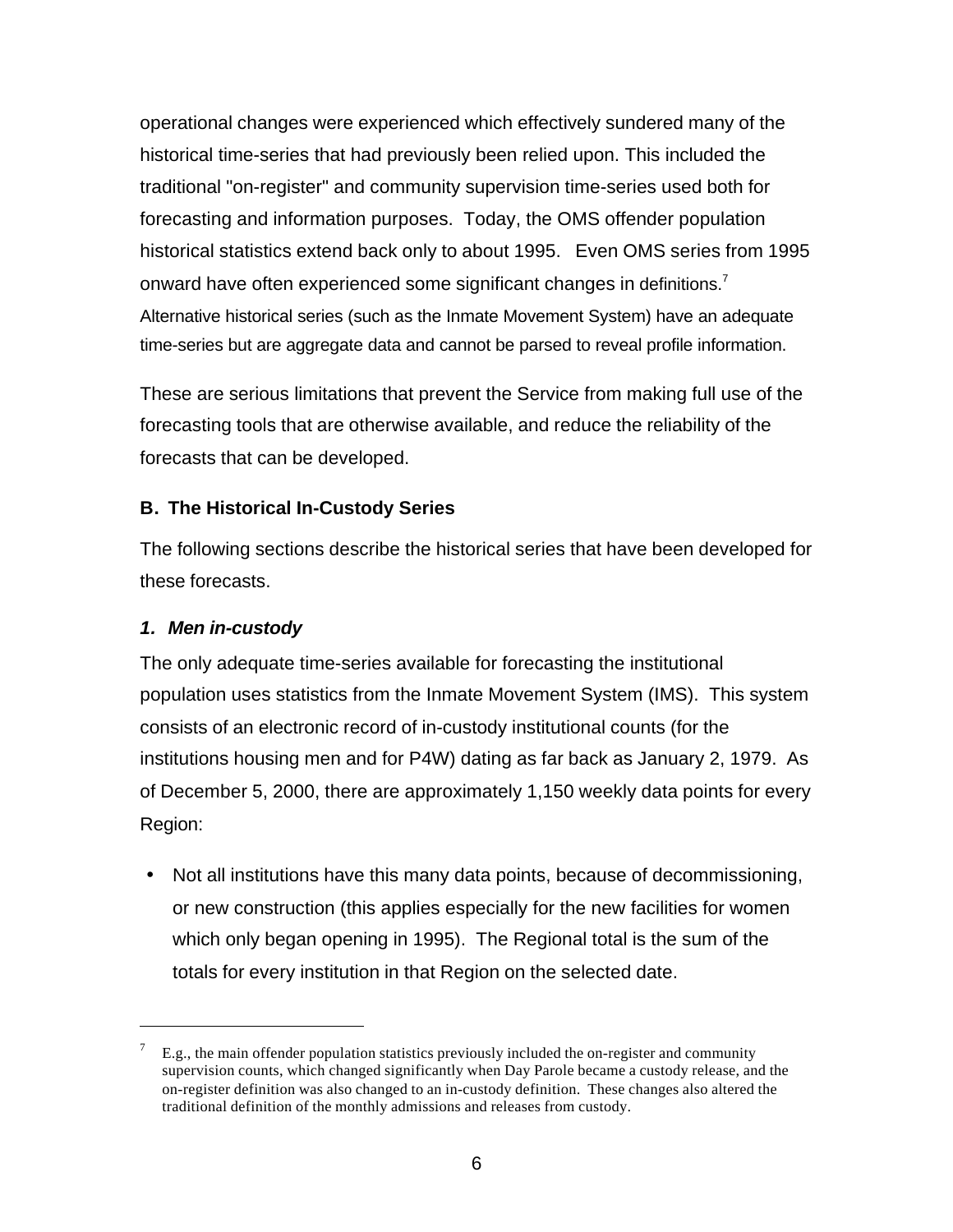- The inmate counts for all Regions excludes the counts of any Community Correctional Centres (CCC's) or Community Residential Centres (CRC's) within their region, because these populations are included in the community supervision population count.
- It is not possible to identify offender characteristics in IMS. Therefore, forecasts for the Aboriginal offender population is not possible. However, federally sentenced women's facilities are identified through an institutional code and thus it becomes possible to develop forecasts for men and women.
- Note that the in-custody count in the IMS series includes Temporary Detainees, but excludes UAL's and Absences (the historical on-register count excluded TD's but included UAL's and offenders on Day Parole).

For accommodation and operational planning purposes, this data series is a good reflection of the federal "in-custody" population of inmate men. .

Note: the IMS in-custody forecasts are not dependent on external trends (such and crime or demographic predictors), but are dependent solely on the previous historical data.

### *2. Women in-custody*

The IMS series has to be supplemented in order to produce satisfactory timeseries projections for the federal population of women inmates since the new facilities only opened beginning in 1995. A five-year time series is very short even when using weekly records. Time-series forecast based on short series can produce unstable estimates. The data series for the new Regional women's facilities are all very short, and in order to minimise this problem the following steps were taken:

• First, monthly inmate in-custody counts were obtained directly from the Burnaby Correctional Centre for Women (BCCW) for Pacific Region.

7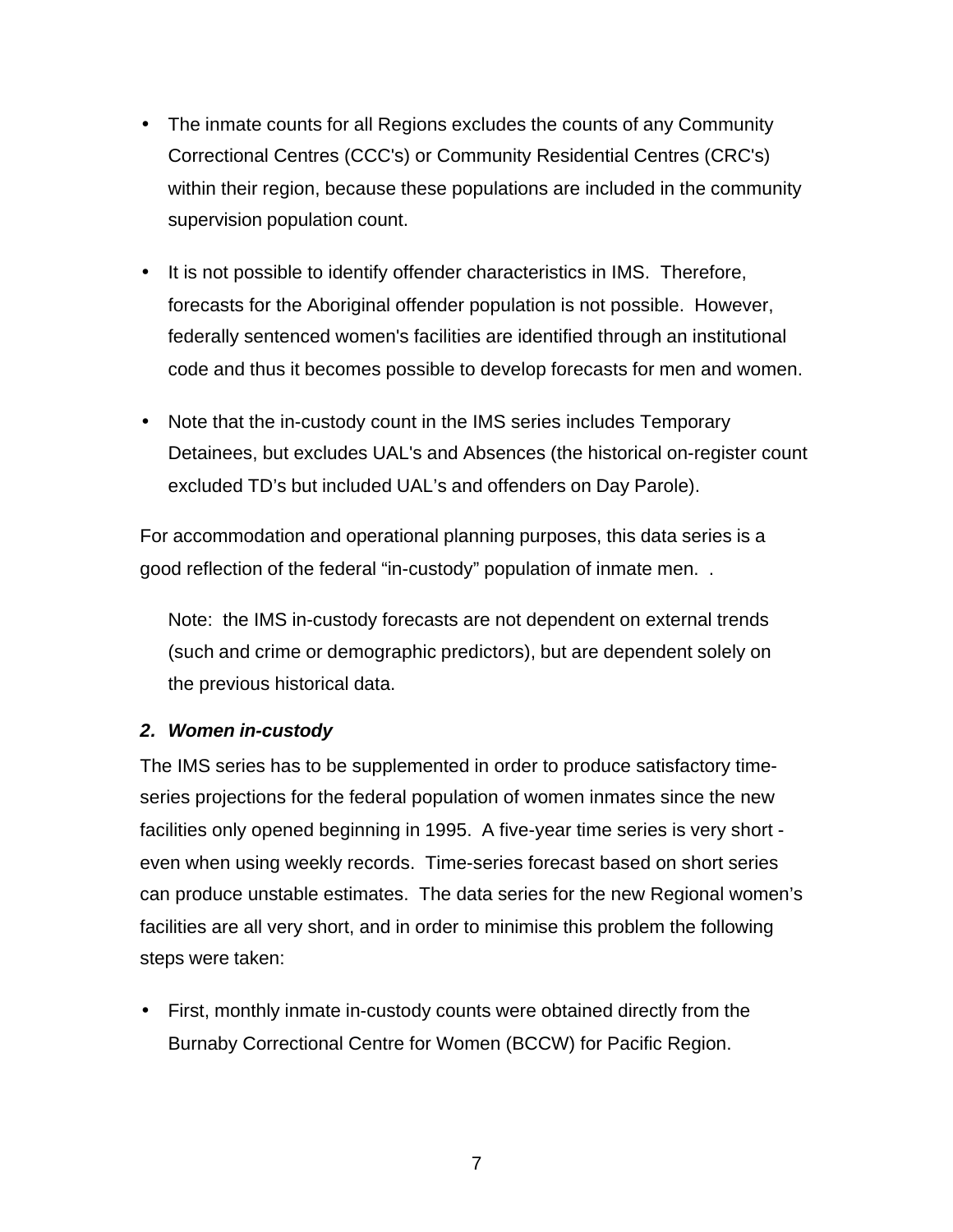• Second, the shortness of the time series was addressed by using supplementary estimates for the IMS data series. For these facilities (excluding Prison for Women in Ontario where IMS data from 1979), estimates were used to extend the IMS time series back to March 1991. Data from OMS was used to identify the province of sentencing of women offenders pre-1995, and these estimates were used to bridge the series from the time a Regional facility was opened, back to April 1991. These estimates were validated through crosschecks using information based on archived records from the old OIS system.

#### **C. The Time-Series for Community Supervision**

Community supervision statistics are derived from OMS by Performance Assurance. Historical statistics are not available pre-1993. In January 1993, day paroles ceased to be counted as part of the custody population and became part of the community supervision count. An "old" series covers the period from about January 1995 to December 1997. However, some definitional changes were made to this series so that a new series was begun after January 1997. The new series is not consistent with the earlier period.

For the purposes of the NCAOP forecasts, the community supervision counts from both the old and new series were used – adjustments were made to minimise the differences when the two series are linked. Monthly rather than annual statistics have been used to help provide the forecasts with more data points to work with. Also, to offset the shortness of the community supervision population series, population ratios were calculated rather than using the actual counts.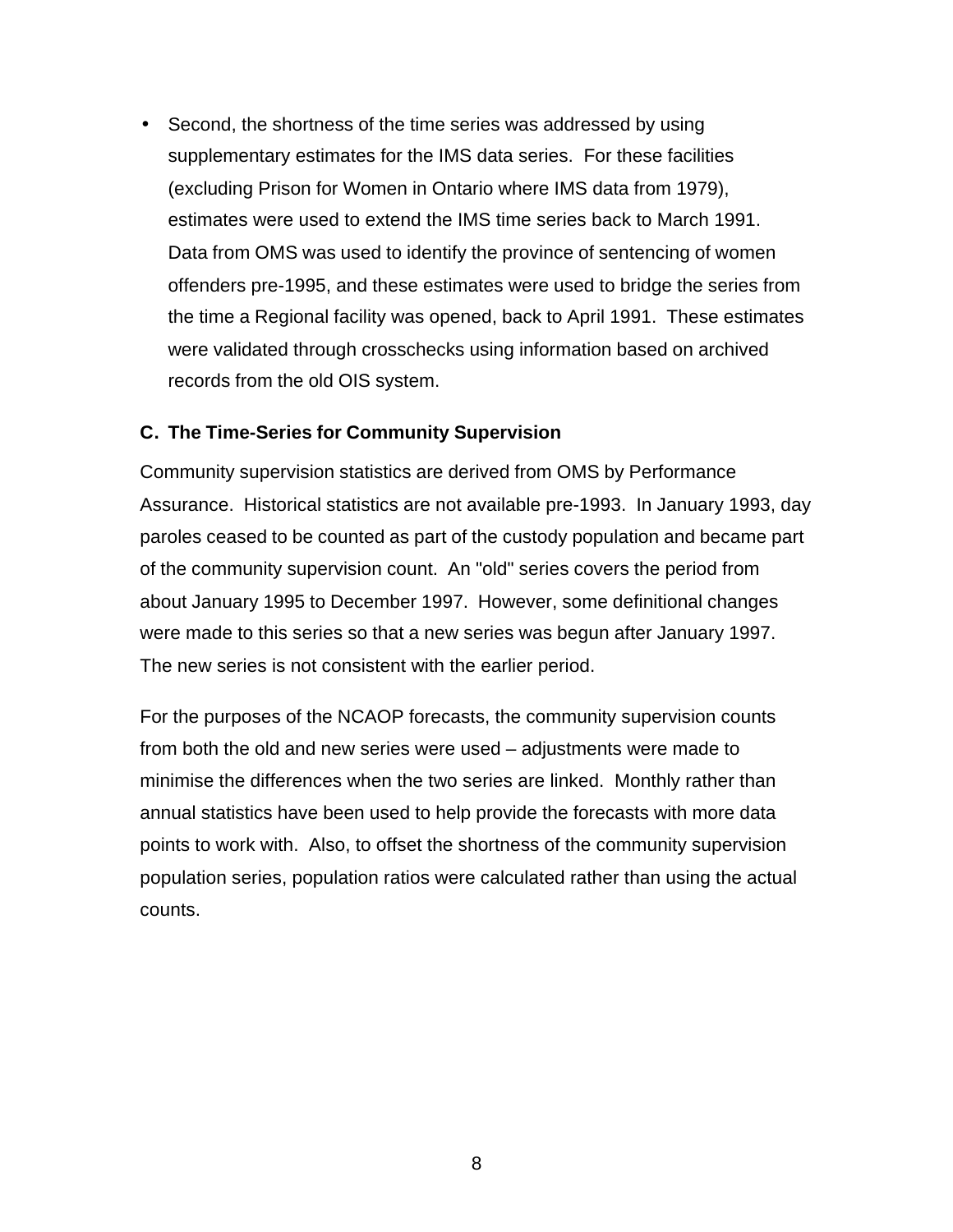### **III. MEDIUM-TERM NCAOP FORECASTS**

### **A. National Summary**

#### *1. Historical trends*

The historical population of men in-custody has shown a fairly steady decrease over the past five years, falling from 13,682 in December 1995 to 12,587 inmates by December 2000. This represents a decline of 1,095 in-custody inmates or **– 8%** over the 5-year period. The community supervision population, during this period increased from 7,131 to 8,609 offenders (up 1,478 or **+21%**).

The ratio of the population of men in the community to that in-custody has therefore increased from 0.521 to 0.684. The forecasts project this ratio to increase nominally - to just 0.685 - by December 2004.

The size of the population of women in-custody has shown a considerable increase since December 1995, rising from 182 to 362 inmates by December 2000. This represents a gain of 180 women inmates or about **+99%**. The community supervision population has also increased significantly during this period, rising from 305 to 511 offenders, an increase of +206 offenders or nearly **+68%** .

The ratio of the community to the custodial population for women offenders therefore decreased during the period from 1.676 to 1.412. The models project that this ratio will decrease further, falling further to **1.393** by December 2004. The population balance for women is considerably higher than the average for men (0.684), and will continue to remain significantly higher by 2004 if these projections are realised.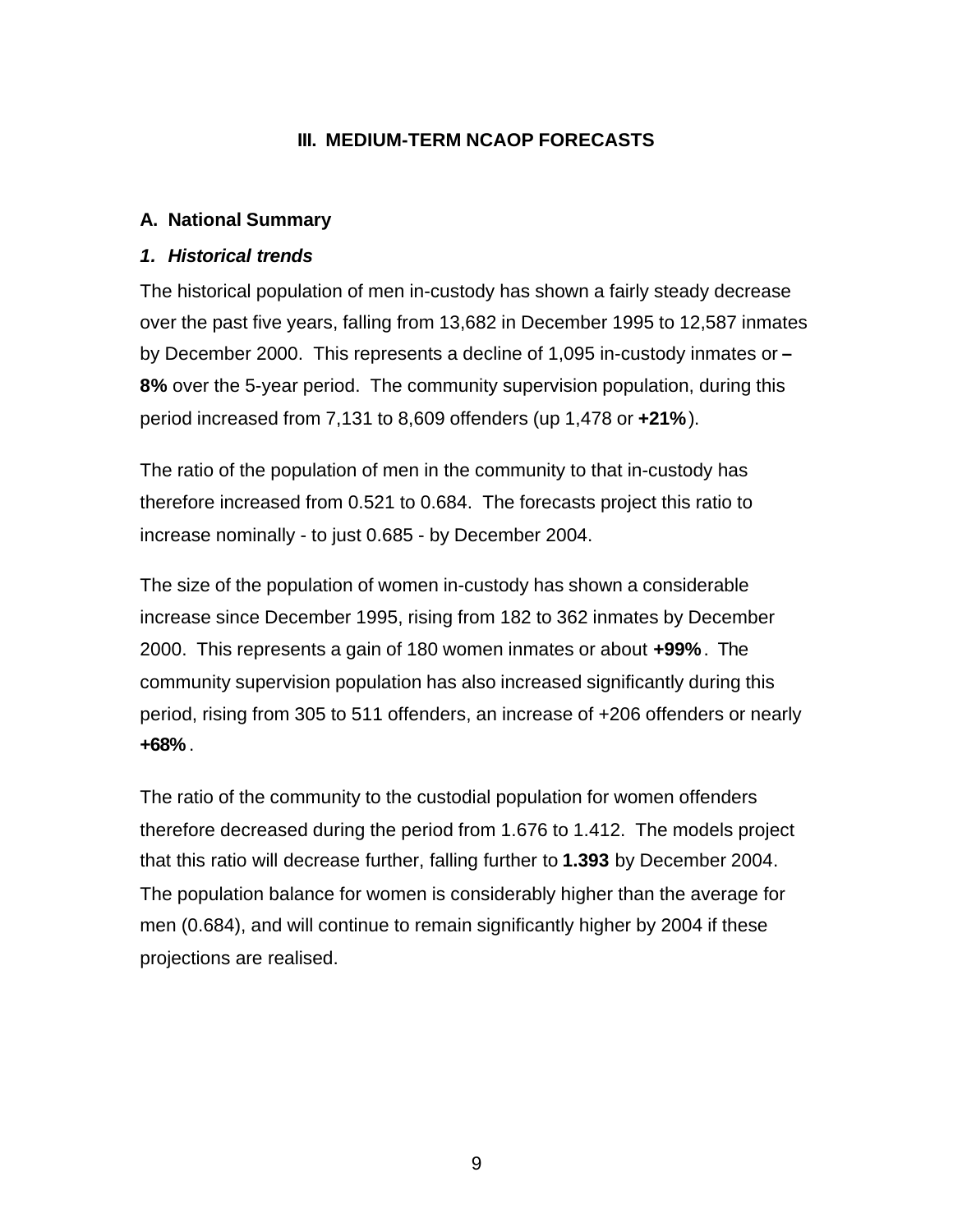# *2. 2001-2004 projections*

The National offender population is not forecasted directly. Rather, a National projection is a sum of the projections for each individual Region. For detailed results, therefore, see the projections for each Region that follows in the sections below.

- The population of men in-custody is projected to increase slightly over the horizon of this forecast, rising from 12,587 inmates in December 2000 to **12,778** inmates by December 2004 (+191 inmates or **+1.5%**).
- The population of men under community supervision is projected to increase significantly, rising from 8,609 offenders in December 2000 to **8,747** offenders by December 2004 (up 138 offenders or **+1.6%**).
- The population of women in-custody is projected to increase from 362 inmates in December 2000, to **449** inmates by December 2004 (up 87 inmates or **+24%**).
- The women's community supervision population is projected to increase from 511offenders in December 2000 to **625** offenders in December 2004 (up 114 offenders or **+22%**).

*Note: If a time-series model could not be successfully fit for the population ratio series, the latest population ratio was applied for the projection. In this case, the series model is identified as "stationary".*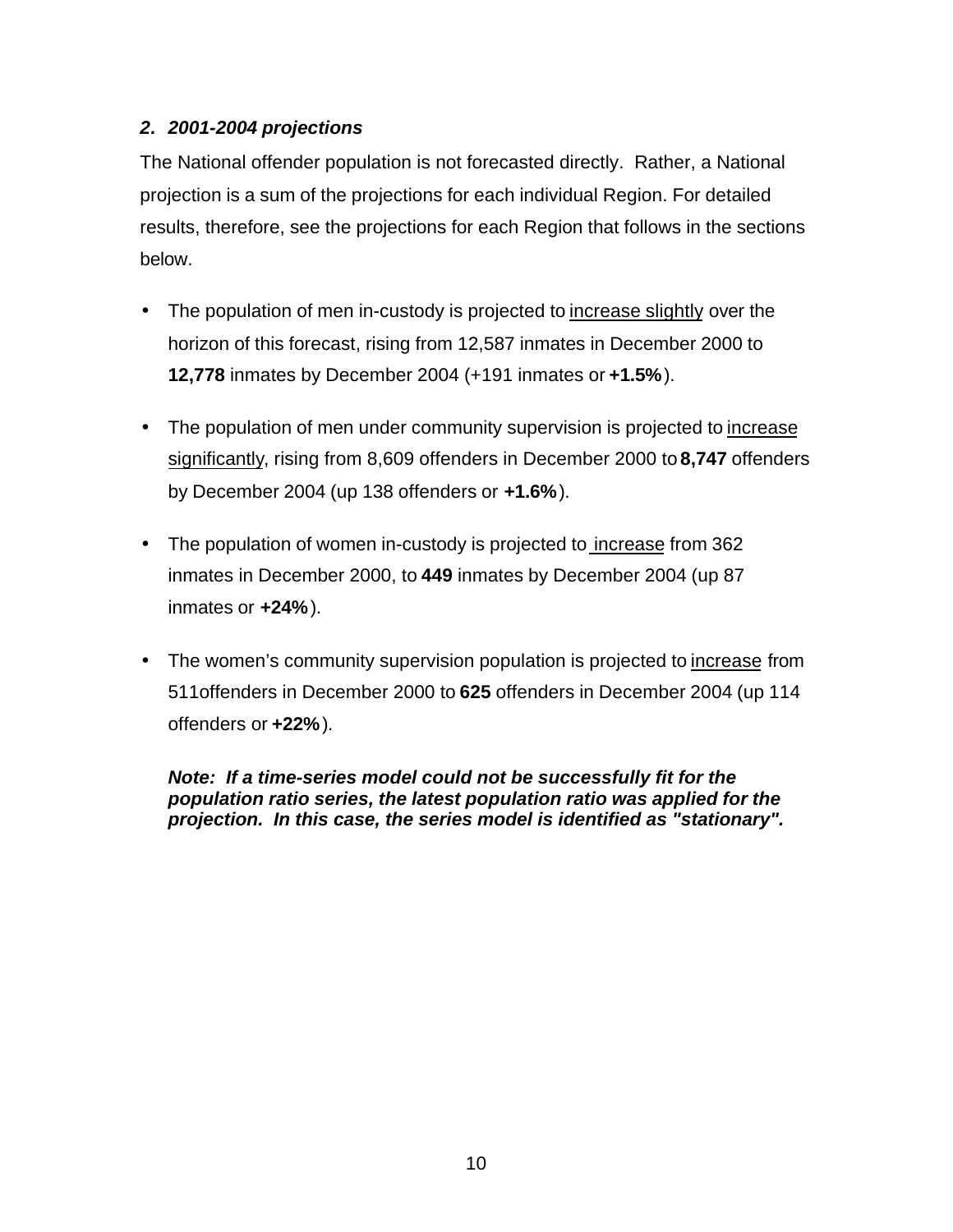# *3. Summary Results – Men*

| <b>NATIONAL SUMMARY - MEN</b> |                                                                       |                  |                |                 |                  |                    |              |  |  |
|-------------------------------|-----------------------------------------------------------------------|------------------|----------------|-----------------|------------------|--------------------|--------------|--|--|
| Mo. End                       | <b>INST CNT</b>                                                       | <b>INST FCST</b> | <b>COM CNT</b> | <b>COM FCST</b> | <b>TOTAL POP</b> | <b>TOTAL FCST*</b> | <b>RATIO</b> |  |  |
| Dec-95                        | 13,682                                                                |                  | 7,131          |                 | 20,813           |                    | 0.521        |  |  |
| Dec-96                        | 13,952                                                                |                  | 6,664          |                 | 20,616           |                    | 0.478        |  |  |
| Dec-97                        | 13,296                                                                |                  | 8,115          |                 | 21,411           |                    | 0.610        |  |  |
| Dec-98                        | 12,969                                                                |                  | 8,414          |                 | 21,383           |                    | 0.649        |  |  |
| Dec-99                        | 12,550                                                                |                  | 8,654          |                 | 21,204           |                    | 0.690        |  |  |
| $Dec-00$                      | 12,587                                                                |                  | 8,609          |                 | 21,196           |                    | 0.684        |  |  |
| <b>Dec-01</b>                 |                                                                       | 12,631           |                | 8,653           |                  | 21,284             | 0.685        |  |  |
| Dec-02                        |                                                                       | 12,682           |                | 8,685           |                  | 21,367             | 0.685        |  |  |
| $Dec-03$                      |                                                                       | 12,731           |                | 8,716           |                  | 21,447             | 0.685        |  |  |
| Dec-04                        |                                                                       | 12,778           |                | 8,747           |                  | 21,525             | 0.685        |  |  |
|                               | * Note: Figures may not sum exactly to the total because of rounding. |                  |                |                 |                  |                    |              |  |  |

# *4. Summary Results – Women*

| <b>NATIONAL SUMMARY - WOMEN</b> |                                                                       |                  |                |                 |                  |            |              |  |  |
|---------------------------------|-----------------------------------------------------------------------|------------------|----------------|-----------------|------------------|------------|--------------|--|--|
| Mo. End                         | <b>INST CNT</b>                                                       | <b>INST FCST</b> | <b>COM CNT</b> | <b>COM FCST</b> | <b>TOTAL POP</b> | TOTAL_FCST | <b>RATIO</b> |  |  |
| Dec-95                          | 182                                                                   |                  | 305            |                 | 487              |            | 1.676        |  |  |
| Dec-96                          | 229                                                                   |                  | 331            |                 | 560              |            | 1.445        |  |  |
| Dec-97                          | 325                                                                   |                  | 420            |                 | 745              |            | 1.292        |  |  |
| Dec-98                          | 343                                                                   |                  | 455            |                 | 798              |            | 1.327        |  |  |
| Dec-99                          | 339                                                                   |                  | 511            |                 | 850              |            | 1.507        |  |  |
| $Dec-00$                        | 362                                                                   |                  | 511            |                 | 873              |            | 1.412        |  |  |
| Dec-01                          |                                                                       | 379              |                | 546             |                  | 925        | 1.438        |  |  |
| <b>Dec-02</b>                   |                                                                       | 403              |                | 576             |                  | 979        | 1.428        |  |  |
| $Dec-03$                        |                                                                       | 426              |                | 602             |                  | 1,027      | 1.413        |  |  |
| Dec-04                          |                                                                       | 449              |                | 625             |                  | 1,074      | 1.393        |  |  |
|                                 | * Note: Figures may not sum exactly to the total because of rounding. |                  |                |                 |                  |            |              |  |  |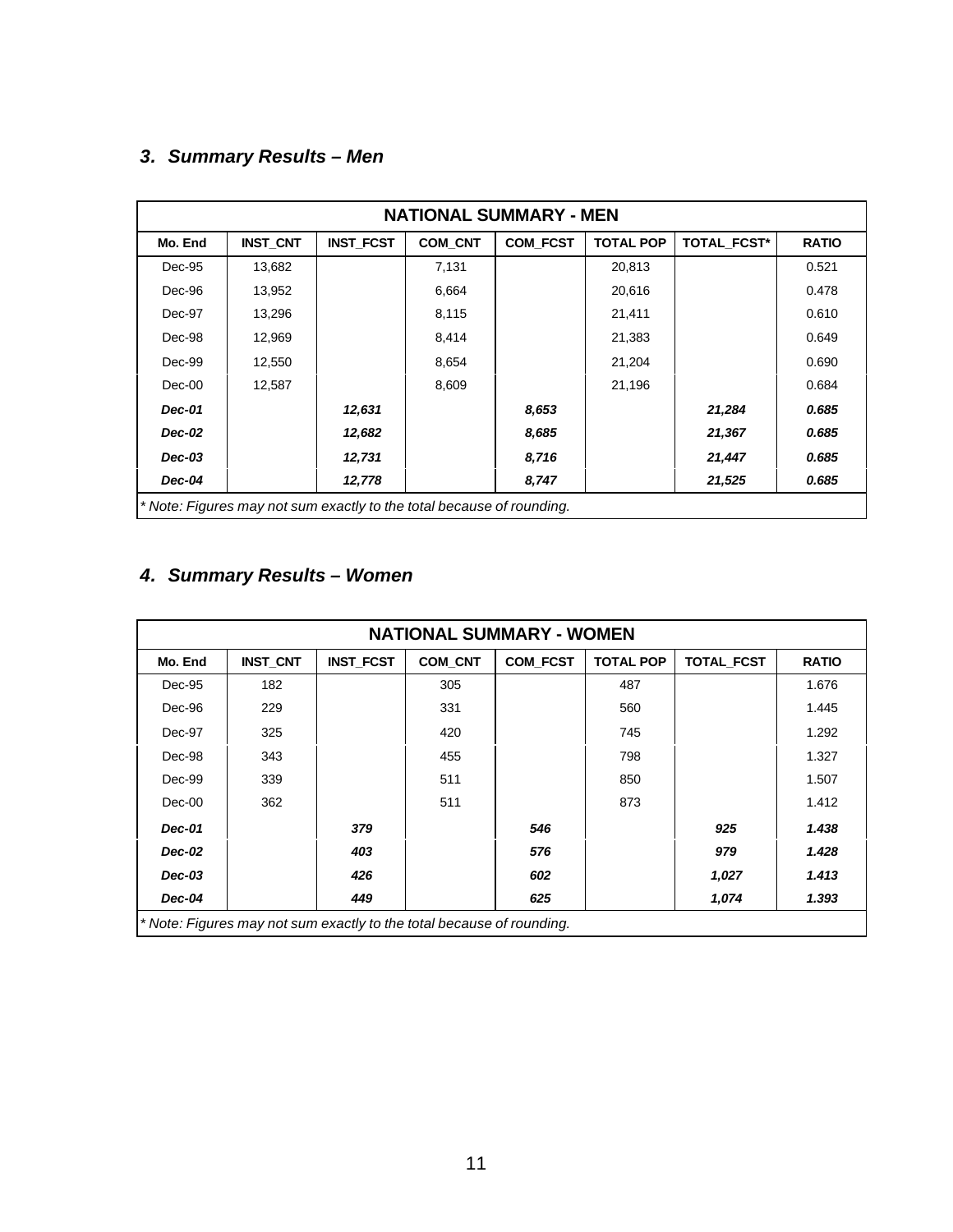## **B. Atlantic Region**

### *1. Historical data trends*

The population of men in-custody has shown a consistent decrease since December 1995, falling from 1,395 to 1,135 inmates by December 2000. On the other hand, the community supervision population has increased slightly during this period, increasing from 731 to 757 offenders.

The ratio of the men in the community to the custodial offender population has therefore increased from 0.524 to 0.667. No model could be fit for the series of ratios so the projection assumes that this ratio will remain stationary at 0.667 to December 2004. The population balance for men is slightly lower than the National average (0.684), and will remain slightly lower than the projected national average (0.685) in 2004 as well.

The size of the population of women in-custody population has shown a consistent increase since December 1995, rising from 21 (estimated) to 51 inmates by December 2000. The community supervision population has also increased during this period, rising from 14 to 35 offenders.

The ratio of the community to the custodial population, for women offenders, has therefore increased from 0.675 to 0.686. The models project that this ratio will increase to 0.725 by December 2004. The population balance for women is currently considerably lower than the National average (1.412), and will not rise to the Nationally average by 2004 (1.393) if all the projections are realised.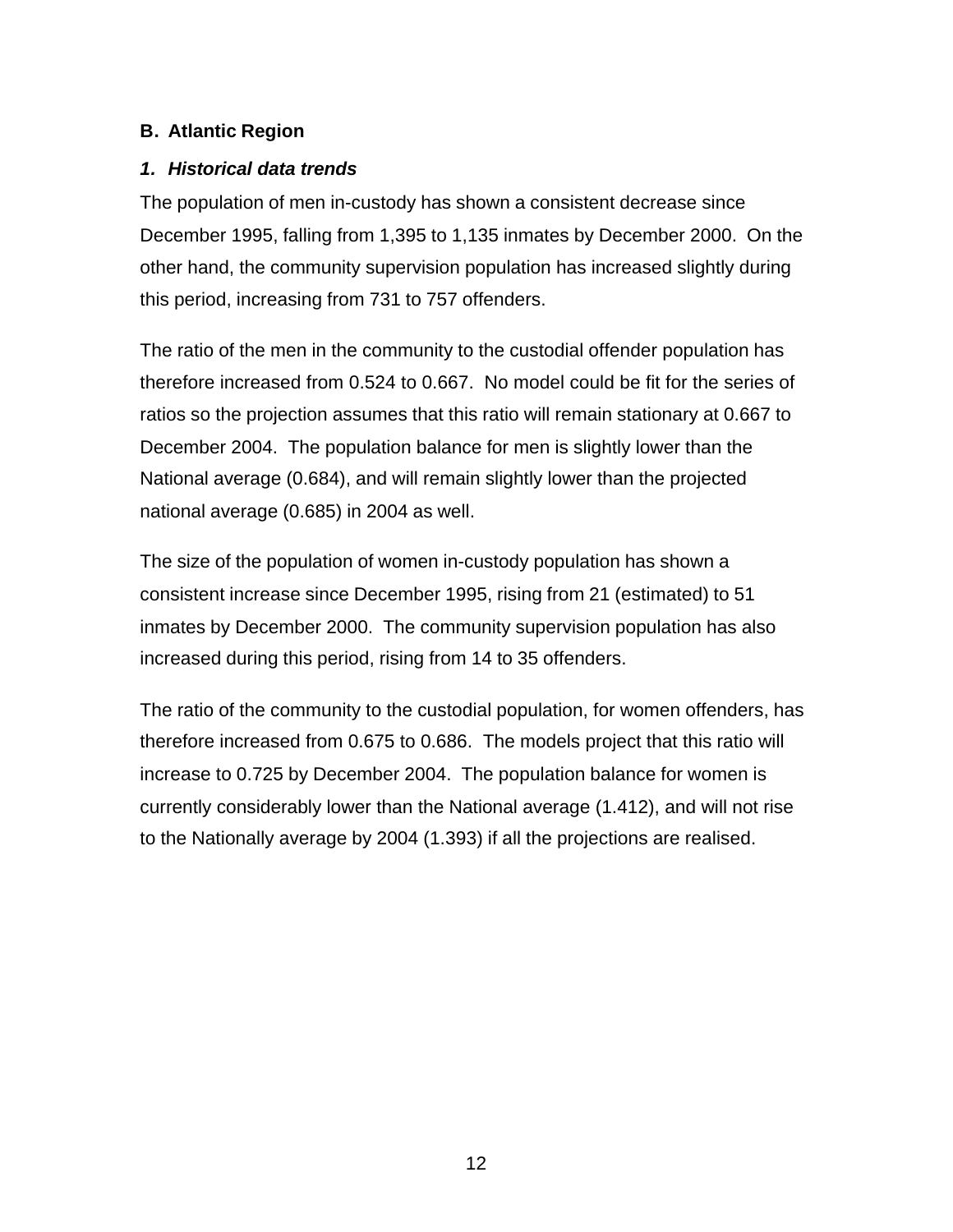### *2. Projections, 2001-2004*

- The population of men in-custody is projected to decrease slightly, from 1,135 inmates in December 2000 to **1,127** inmates by December 2004 (down 8 male offenders, **-0.7%**).
- The population of men under community supervision is projected to decrease slightly, from 757 in December 2000 to **752** offenders by December 2004 (down 5 offenders or **–0.7%**).
- The total population of men offenders is therefore projected to decrease marginally, from its current size of 1,892 to **1,879** in-custody and community offenders by December 2004 (down 13 men or **-0.1%**).
- The population of women in-custody is projected to increase, from 51 inmates in December 2000 to **66** inmates by December 2004 (up 15 women inmates or **+29%**).
- The population of women under community supervision is projected to increase, from 35 offenders in December 2000 to **48** offenders by December 2004 (up 13 or **+37%**).
- The total population of women is therefore projected to increase, from 86 to **113** women inmates and released offenders by December 2004 (or **+32%**).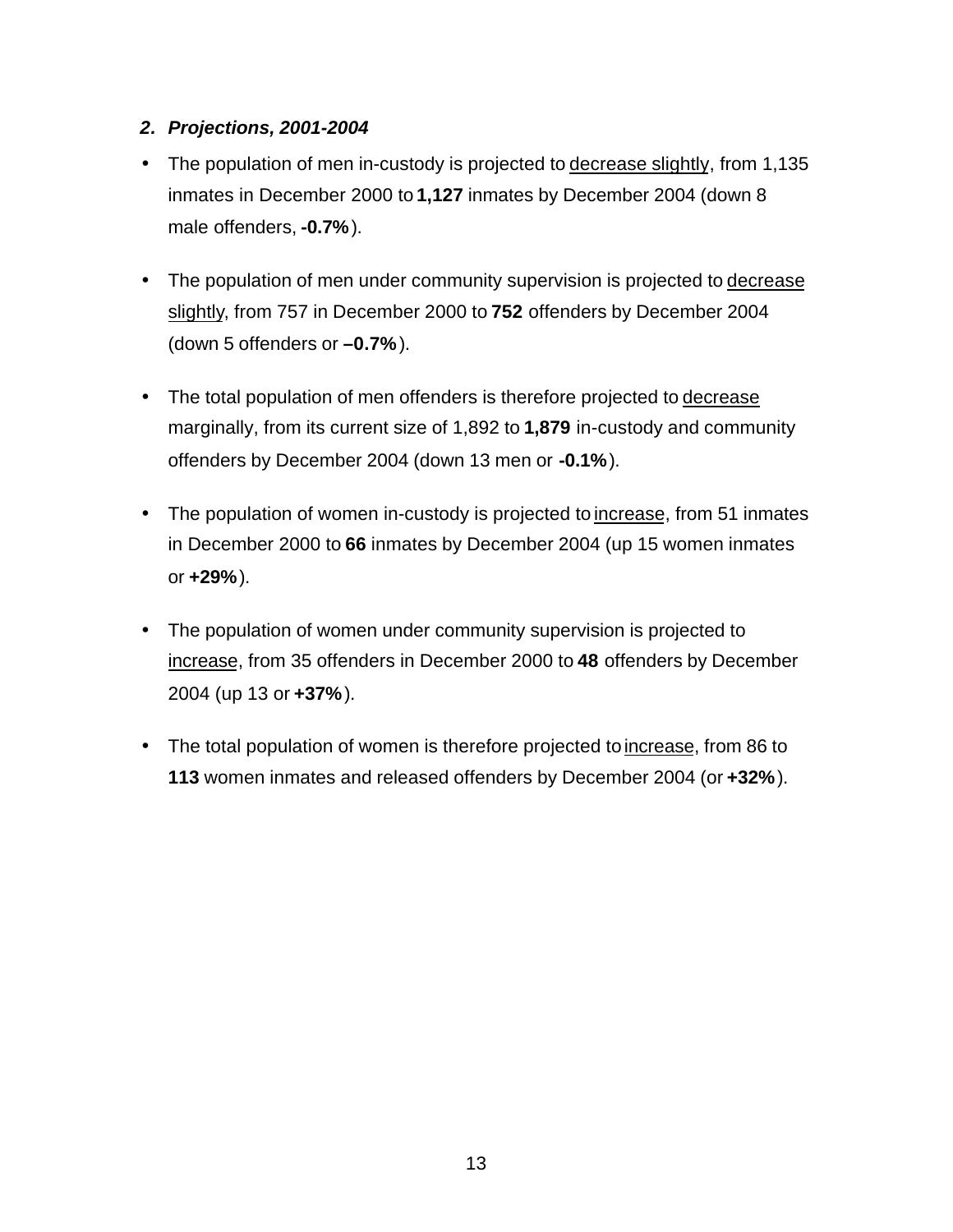# *3. Results – Men*

|               | <b>ATLANTIC - MEN</b> |                  |         |                                                                       |                  |                    |              |  |  |  |
|---------------|-----------------------|------------------|---------|-----------------------------------------------------------------------|------------------|--------------------|--------------|--|--|--|
| Mo. End       | <b>INST_CNT</b>       | <b>INST_FCST</b> | COM_CNT | COM_FCST                                                              | <b>TOTAL POP</b> | <b>TOTAL FCST*</b> | <b>RATIO</b> |  |  |  |
| Dec-95        | 1,395                 |                  | 731     |                                                                       | 2,126            |                    | 0.524        |  |  |  |
| Dec-96        | 1,331                 |                  | 680     |                                                                       | 2,011            |                    | 0.511        |  |  |  |
| Dec-97        | 1,230                 |                  | 751     |                                                                       | 1,981            |                    | 0.611        |  |  |  |
| Dec-98        | 1,199                 |                  | 740     |                                                                       | 1,939            |                    | 0.617        |  |  |  |
| Dec-99        | 1,146                 |                  | 781     |                                                                       | 1,927            |                    | 0.682        |  |  |  |
| $Dec-00$      | 1,135                 |                  | 757     |                                                                       | 1,892            |                    | 0.667        |  |  |  |
| <b>Dec-01</b> |                       | 1,128            |         | 752                                                                   |                  | 1,880              | 0.667        |  |  |  |
| <b>Dec-02</b> |                       | 1,127            |         | 752                                                                   |                  | 1,879              | 0.667        |  |  |  |
| $Dec-03$      |                       | 1,127            |         | 752                                                                   |                  | 1,879              | 0.667        |  |  |  |
| Dec-04        |                       | 1,127            |         | 752                                                                   |                  | 1,879              | 0.667        |  |  |  |
| Model:        |                       | <b>ARIMA</b>     |         |                                                                       |                  |                    |              |  |  |  |
| RMSE:         |                       | 10.596           |         |                                                                       |                  |                    | Stationary   |  |  |  |
| $R^2$ :       |                       | .996             |         |                                                                       |                  |                    |              |  |  |  |
|               |                       |                  |         | * Note: Figures may not sum exactly to the total because of rounding. |                  |                    |              |  |  |  |

# *4. Results – Women*

| <b>ATLANTIC - WOMEN</b> |                 |                  |         |                                                                       |                  |             |                  |  |  |
|-------------------------|-----------------|------------------|---------|-----------------------------------------------------------------------|------------------|-------------|------------------|--|--|
| Mo. End                 | <b>INST_CNT</b> | <b>INST_FCST</b> | COM_CNT | COM_FCST                                                              | <b>TOTAL POP</b> | TOTAL_FCST* | <b>RATIO</b>     |  |  |
| Dec-95                  | 21              |                  | 14      |                                                                       | 35               |             | 0.675            |  |  |
| Dec-96                  | 28              |                  | 24      |                                                                       | 52               |             | 0.857            |  |  |
| Dec-97                  | 31              |                  | 30      |                                                                       | 61               |             | 0.968            |  |  |
| Dec-98                  | 26              |                  | 41      |                                                                       | 67               |             | 1.577            |  |  |
| Dec-99                  | 35              |                  | 50      |                                                                       | 85               |             | 1.429            |  |  |
| $Dec-00$                | 51              |                  | 35      |                                                                       | 86               |             | 0.686            |  |  |
| Dec-01                  |                 | 48               |         | 35                                                                    |                  | 82          | 0.725            |  |  |
| $Dec-02$                |                 | 53               |         | 38                                                                    |                  | 91          | 0.725            |  |  |
| $Dec-03$                |                 | 59               |         | 43                                                                    |                  | 101         | 0.725            |  |  |
| Dec-04                  |                 | 66               |         | 48                                                                    |                  | 113         | 0.725            |  |  |
| Model:                  |                 | Log Linear       |         | $\cdots$                                                              |                  | $\cdots$    | Exp.<br>Seasonal |  |  |
| RMSE:                   |                 | 1.056            |         |                                                                       |                  |             |                  |  |  |
| $R^2$ :                 |                 | .986             |         |                                                                       |                  |             | .143             |  |  |
|                         |                 |                  |         |                                                                       |                  |             | .719             |  |  |
|                         |                 |                  |         | * Note: Figures may not sum exactly to the total because of rounding. |                  |             |                  |  |  |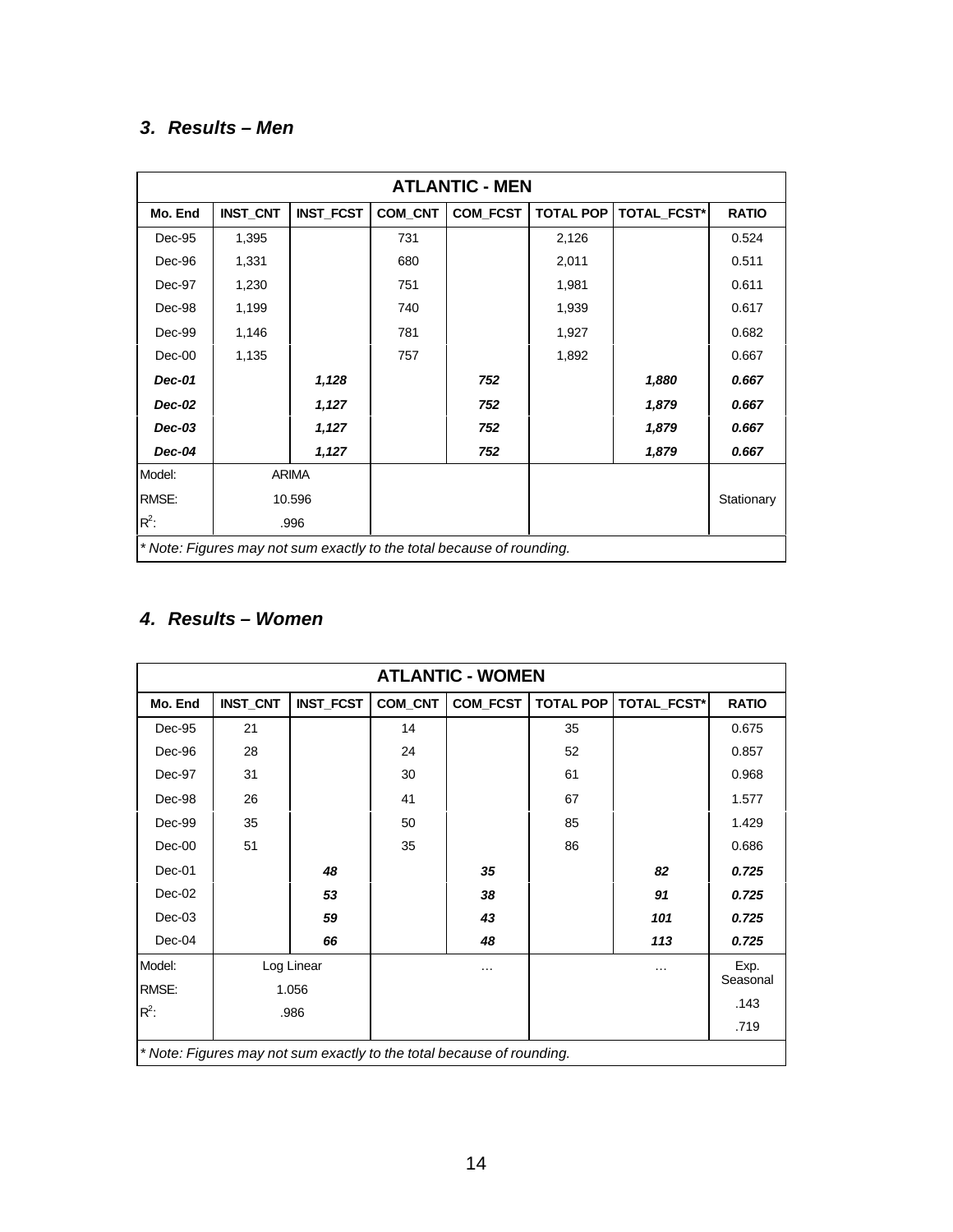## **C. Quebec Region**

### *1. Historical data trends*

The population of men in-custody has shown a consistent decrease since December 1995, falling from 3,719 to 3,247 inmates by December 2000. On the other hand, the community supervision population remained virtually unchanged during this period, decreasing from 2,423 to 2,422 offenders.

The ratio of men in the community to the custodial offender population has therefore increased from 0.652 to 0.746. The models project that this ratio will increase to 0.751 by December 2004. The current population balance for men is slightly lower than the National average (0.685), but will become higher than the projected national average by 2004 (0.684) if the projections are realised.

The size of the population of women in-custody has shown a consistent increase since December 1995, rising from 49 (estimated) to 63 inmates by December 2000. The community supervision population has also increased during this period, rising from 86 to 90 offenders.

The ratio of the community to the custodial population, for women offenders, has therefore decreased from 1.746 to 1.429. The models project that this ratio will decrease further to 1.338 by December 2004. The population balance for women is currently higher than the National average (1.412), and will fall to below the Nationally average by 2004 (1.393) if the projections are realised.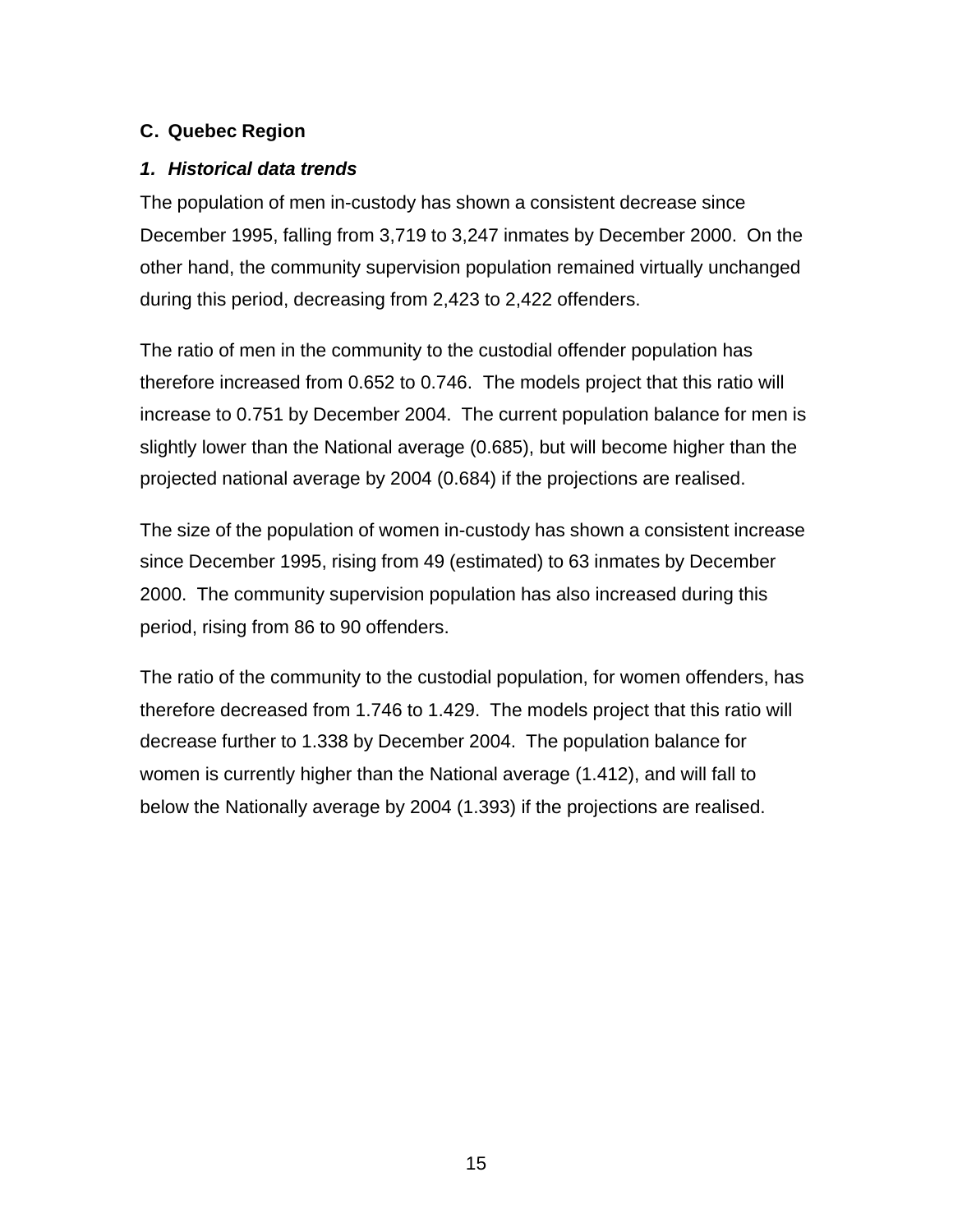## *2. Projections, 2001-2004*

- The population of men in-custody is projected to increase, from 3,247 inmates in December 2000 to **3,256** inmates by December 2004 (up 9 men offenders or **+0.3%**).
- The population of men under community supervision is projected to increase, from 2,442 in December 2000 to **2,445** offenders by December 2004 (up 3 offenders or **+0.9%**).
- The total population of men offenders is therefore projected to increase from its current size of 5,669 to **5,700** inmates and released offenders by December 2004.
- The population of women in-custody is projected to increase, from 63 inmates in December 2000 to **67** inmates by December 2004 (up 4 women inmates or **+6.3%**).
- The population of women under community supervision is projected to remain unchanged, at **90** offenders both in December 2000 and December 2004.
- The total population of women offenders will increase slightly, from its current size of 153 to **157** offenders by December 2004.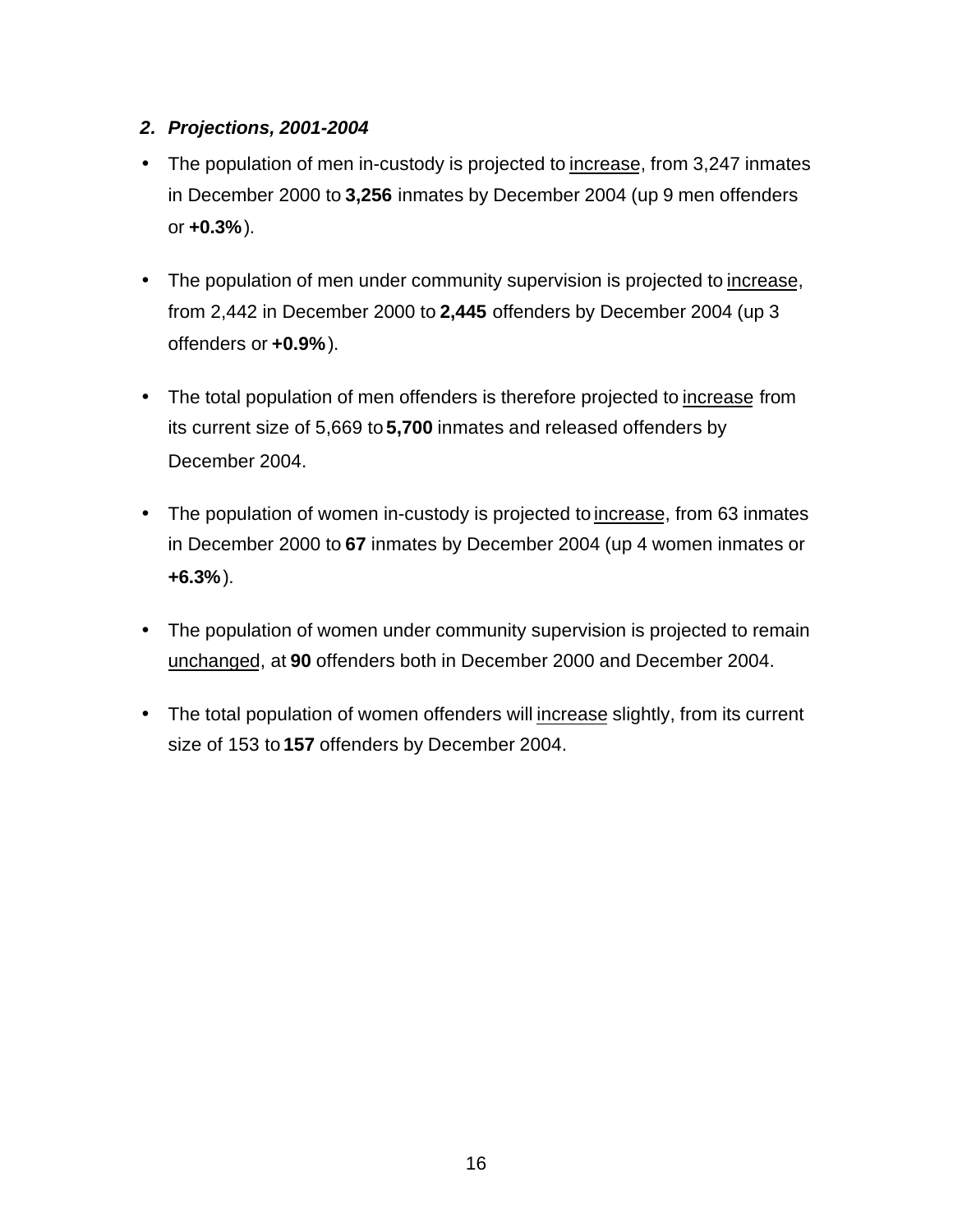# *3. Results – Men*

|          | <b>QUEBEC - MEN</b> |                  |         |                                                                       |                  |                    |              |  |  |  |
|----------|---------------------|------------------|---------|-----------------------------------------------------------------------|------------------|--------------------|--------------|--|--|--|
| Mo. End  | <b>INST_CNT</b>     | <b>INST_FCST</b> | COM_CNT | COM_FCST                                                              | <b>TOTAL POP</b> | <b>TOTAL FCST*</b> | <b>RATIO</b> |  |  |  |
| Dec-95   | 3,719               |                  | 2,423   |                                                                       | 6,142            |                    | 0.652        |  |  |  |
| Dec-96   | 3,811               |                  | 2,111   |                                                                       | 5,922            |                    | 0.554        |  |  |  |
| Dec-97   | 3,563               |                  | 2,432   |                                                                       | 5,995            |                    | 0.683        |  |  |  |
| Dec-98   | 3,418               |                  | 2,522   |                                                                       | 5,940            |                    | 0.738        |  |  |  |
| Dec-99   | 3,239               |                  | 2,487   |                                                                       | 5,726            |                    | 0.768        |  |  |  |
| Dec-00   | 3,247               |                  | 2,422   |                                                                       | 5,669            |                    | 0.746        |  |  |  |
| $Dec-01$ |                     | 3,246            |         | 2,438                                                                 |                  | 5,684              | 0.751        |  |  |  |
| $Dec-02$ |                     | 3,249            |         | 2,440                                                                 |                  | 5,689              | 0.751        |  |  |  |
| $Dec-03$ |                     | 3,253            |         | 2,442                                                                 |                  | 5,695              | 0.751        |  |  |  |
| $Dec-04$ |                     | 3,256            |         | 2,445                                                                 |                  | 5,700              | 0.751        |  |  |  |
| Model:   | Log ARIMA           |                  |         | .                                                                     |                  | $\cdots$           | Exp.         |  |  |  |
| RMSE:    |                     | 21.925           |         |                                                                       |                  |                    | Smoothing    |  |  |  |
| $R^2$ :  |                     | .997             |         |                                                                       |                  |                    | 0.013        |  |  |  |
|          |                     |                  |         |                                                                       |                  |                    | .954         |  |  |  |
|          |                     |                  |         | * Note: Figures may not sum exactly to the total because of rounding. |                  |                    |              |  |  |  |

# *4. Results – Women*

| <b>QUEBEC - WOMEN</b> |                 |              |         |                                                                       |                  |                    |              |  |  |
|-----------------------|-----------------|--------------|---------|-----------------------------------------------------------------------|------------------|--------------------|--------------|--|--|
| Mo. End               | <b>INST_CNT</b> | INST_FCST    | COM_CNT | COM_FCST                                                              | <b>TOTAL POP</b> | <b>TOTAL FCST*</b> | <b>RATIO</b> |  |  |
| Dec-95                | 49              |              | 86      |                                                                       | 135              |                    | 1.746        |  |  |
| Dec-96                | 48              |              | 85      |                                                                       | 133              |                    | 1.762        |  |  |
| Dec-97                | 64              |              | 97      |                                                                       | 161              |                    | 1.516        |  |  |
| Dec-98                | 59              |              | 98      |                                                                       | 157              |                    | 1.661        |  |  |
| Dec-99                | 56              |              | 103     |                                                                       | 159              |                    | 1.839        |  |  |
| $Dec-00$              | 63              |              | 90      |                                                                       | 153              |                    | 1.429        |  |  |
| Dec-01                |                 | 64           |         | 93                                                                    |                  | 157                | 1.447        |  |  |
| Dec-02                |                 | 65           |         | 92                                                                    |                  | 157                | 1.407        |  |  |
| Dec-03                |                 | 66           |         | 91                                                                    |                  | 157                | 1.373        |  |  |
| Dec-04                |                 | 67           |         | 90                                                                    |                  | 157                | 1.338        |  |  |
| Model:                |                 | Log Dampened |         | $\cdots$                                                              |                  | $\cdots$           | Log-Linear   |  |  |
| RMSE:                 |                 | 1.537        |         |                                                                       |                  |                    | .119         |  |  |
| $R^2$ :               |                 | .958         |         |                                                                       |                  |                    | .539         |  |  |
|                       |                 |              |         | * Note: Figures may not sum exactly to the total because of rounding. |                  |                    |              |  |  |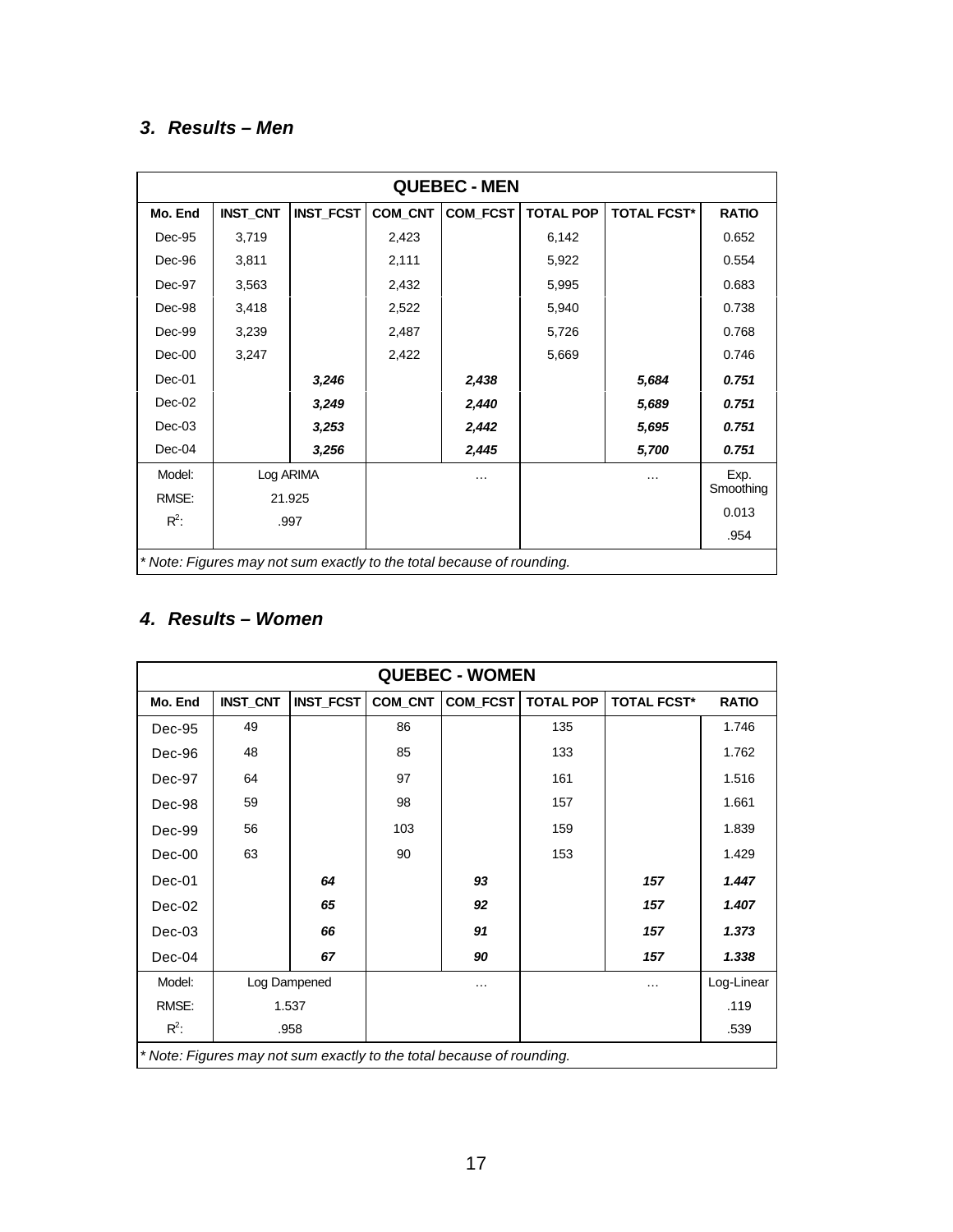## **D. Ontario Region**

# *1. Historical data trends*

The population of men in-custody has shown a consistent decrease since December 1995, falling from 3,556 to 3,255 inmates by December 2000. The community supervision population increased significantly, rising from 1,759 to 2,321 offenders.

The ratio of the population of men under community to the custodial offender population has therefore increased from just 0.495 to 0.713. The models project that this ratio will remain stationary at 0.713 through December 2004. The population balance for men is currently above the National average (0.684), and will remain above the projected national average in 2004 (0.685) if the projections are realised.

The size of the population of women in-custody has shown a considerable decrease since December 1995, falling from 143 to 83 inmates by December 2000. This decrease is likely the result of transfers from P4W to Regional facilities, and the trend may not continue. The community supervision population, however, has increased significantly during this period, rising from 113 to 199 offenders.

The ratio of the community to the custodial population, for women offenders, has therefore increased rapidly from 0.790 to 2.398. We project that this ratio will remain stationary at 2.398 through December 2004. The population balance for women is currently considerably higher than the National average (1.412), and will remain higher than the national average (1.393) by 2004 if all the projections are realised.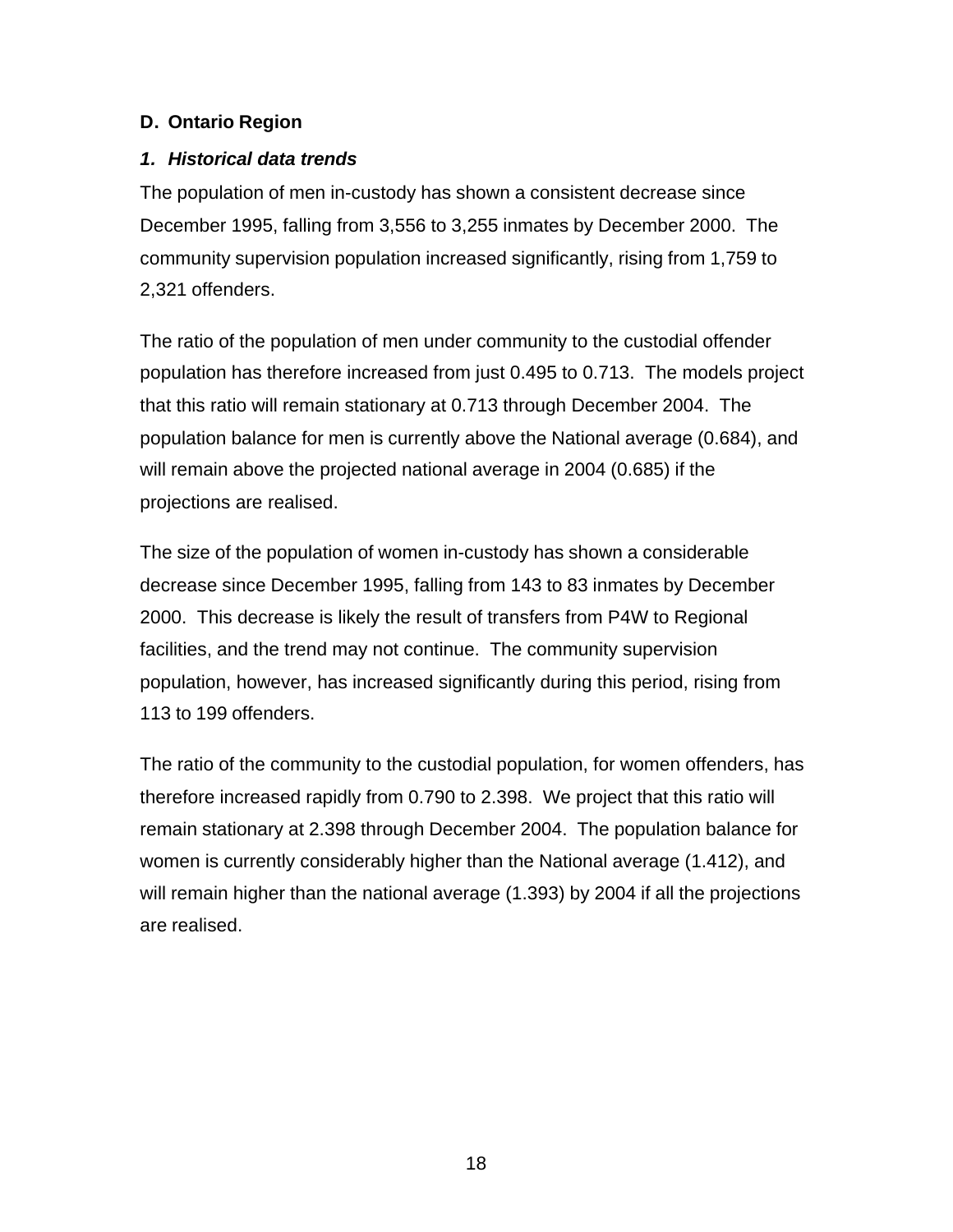### *2. Projections, 2001-2004*

- The population of men in-custody is projected to increase, from 3,255 inmates in December 2000 to **3,265** inmates by December 2004 (up 10 male offenders, or **+0.3%**).
- The population of men under community supervision is projected to increase slightly, from 2,321 in December 2000 to **2,328** offenders by December 2004 (up 7 offenders or **+0.3%**).
- The total population of men offenders is therefore projected to increase slightly, from its current size of 5,576 to **5,594** offenders by December 2004.
- The population of women in-custody is projected to increase, from 83 inmates in December 2000 to **104** inmates by December 2004 (up 21 women or **+25%** ).
- The population of women under community supervision is projected to increase from 199 offenders in December 2000, to **249** offenders in December 2004 (up 51 offenders or **+25%**).
- The total population of women offenders will increase from its current size of 282 to **352** offenders by December 2004.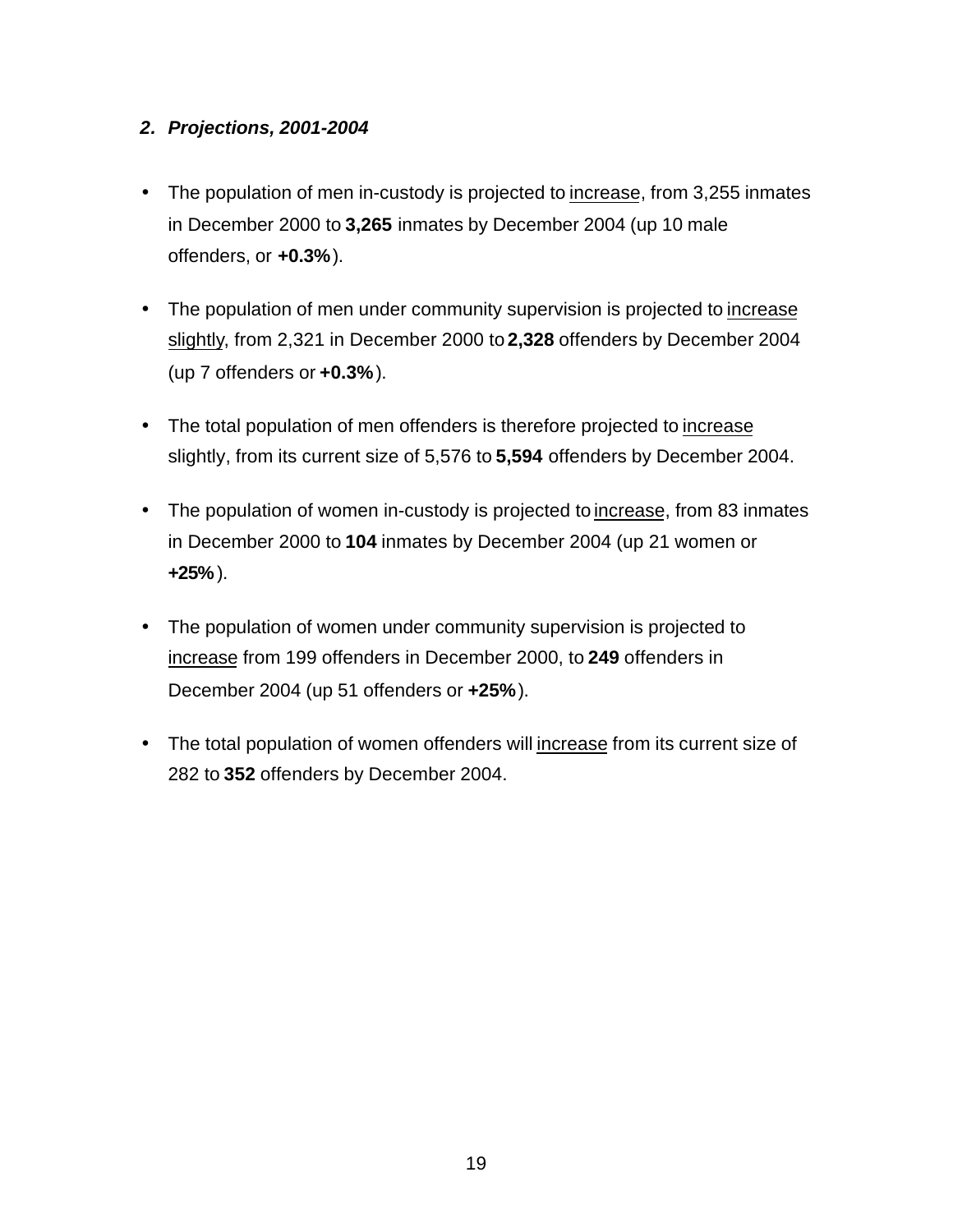# *3. Results – Men*

|          | <b>ONTARIO - MEN</b> |                  |         |                                                                       |                             |                              |              |  |  |  |
|----------|----------------------|------------------|---------|-----------------------------------------------------------------------|-----------------------------|------------------------------|--------------|--|--|--|
| Mo. End  | <b>INST_CNT</b>      | <b>INST_FCST</b> | COM CNT |                                                                       | <b>COM_FCST   TOTAL POP</b> | <b>TOTAL</b><br><b>FCST*</b> | <b>RATIO</b> |  |  |  |
| Dec-95   | 3,556                |                  | 1,759   |                                                                       | 5,315                       |                              | 0.495        |  |  |  |
| Dec-96   | 3,592                |                  | 1,681   |                                                                       | 5,273                       |                              | 0.468        |  |  |  |
| Dec-97   | 3,410                |                  | 2,153   |                                                                       | 5,563                       |                              | 0.631        |  |  |  |
| Dec-98   | 3,325                |                  | 2,259   |                                                                       | 5,584                       |                              | 0.679        |  |  |  |
| Dec-99   | 3,269                |                  | 2,372   |                                                                       | 5,641                       |                              | 0.726        |  |  |  |
| $Dec-00$ | 3,255                |                  | 2,321   |                                                                       | 5,576                       |                              | 0.713        |  |  |  |
| Dec-01   |                      | 3,257            |         | 2,322                                                                 |                             | 5,579                        | 0.713        |  |  |  |
| Dec-02   |                      | 3,260            |         | 2,324                                                                 |                             | 5,584                        | 0.713        |  |  |  |
| Dec-03   |                      | 3,262            |         | 2,326                                                                 |                             | 5,589                        | 0.713        |  |  |  |
| Dec-04   |                      | 3,265            |         | 2,328                                                                 |                             | 5,594                        | 0.713        |  |  |  |
| Model:   |                      | Log ARIMA        |         | .                                                                     |                             | $\cdots$                     |              |  |  |  |
| RMSE:    |                      | 21.738           |         |                                                                       |                             |                              | Stationary   |  |  |  |
| $R^2$ :  |                      | .998             |         |                                                                       |                             |                              |              |  |  |  |
|          |                      |                  |         | * Note: Figures may not sum exactly to the total because of rounding. |                             |                              |              |  |  |  |

# *4. Results – Women*

|                            | <b>ONTARIO - WOMEN</b> |                             |         |                                                                       |                      |                    |              |  |  |  |
|----------------------------|------------------------|-----------------------------|---------|-----------------------------------------------------------------------|----------------------|--------------------|--------------|--|--|--|
| Mo. End                    | <b>INST_CNT</b>        | INST_FCST                   | COM_CNT |                                                                       | COM_FCST   TOTAL POP | <b>TOTAL FCST*</b> | <b>RATIO</b> |  |  |  |
| Dec-95                     | 143                    |                             | 113     |                                                                       | 256                  |                    | 0.790        |  |  |  |
| Dec-96                     | 132                    |                             | 120     |                                                                       | 252                  |                    | 0.909        |  |  |  |
| Dec-97                     | 104                    |                             | 175     |                                                                       | 279                  |                    | 1.683        |  |  |  |
| Dec-98                     | 118                    |                             | 191     |                                                                       | 309                  |                    | 1.619        |  |  |  |
| Dec-99                     | 88                     |                             | 207     |                                                                       | 295                  |                    | 2.352        |  |  |  |
| Dec-00                     | 83                     |                             | 199     |                                                                       | 282                  |                    | 2.398        |  |  |  |
| <b>Dec-01</b>              |                        | 92                          |         | 220                                                                   |                      | 311                | 2.398        |  |  |  |
| Dec-02                     |                        | 98                          |         | 234                                                                   |                      | 332                | 2.398        |  |  |  |
| Dec-03                     |                        | 101                         |         | 243                                                                   |                      | 345                | 2.398        |  |  |  |
| Dec-04                     |                        | 104                         |         | 249                                                                   |                      | 352                | 2.398        |  |  |  |
| Model:<br>RMSE:<br>$R^2$ : |                        | Log Linear<br>3.435<br>.959 |         | $\cdots$                                                              |                      | .                  | Stationary   |  |  |  |
|                            |                        |                             |         | * Note: Figures may not sum exactly to the total because of rounding. |                      |                    |              |  |  |  |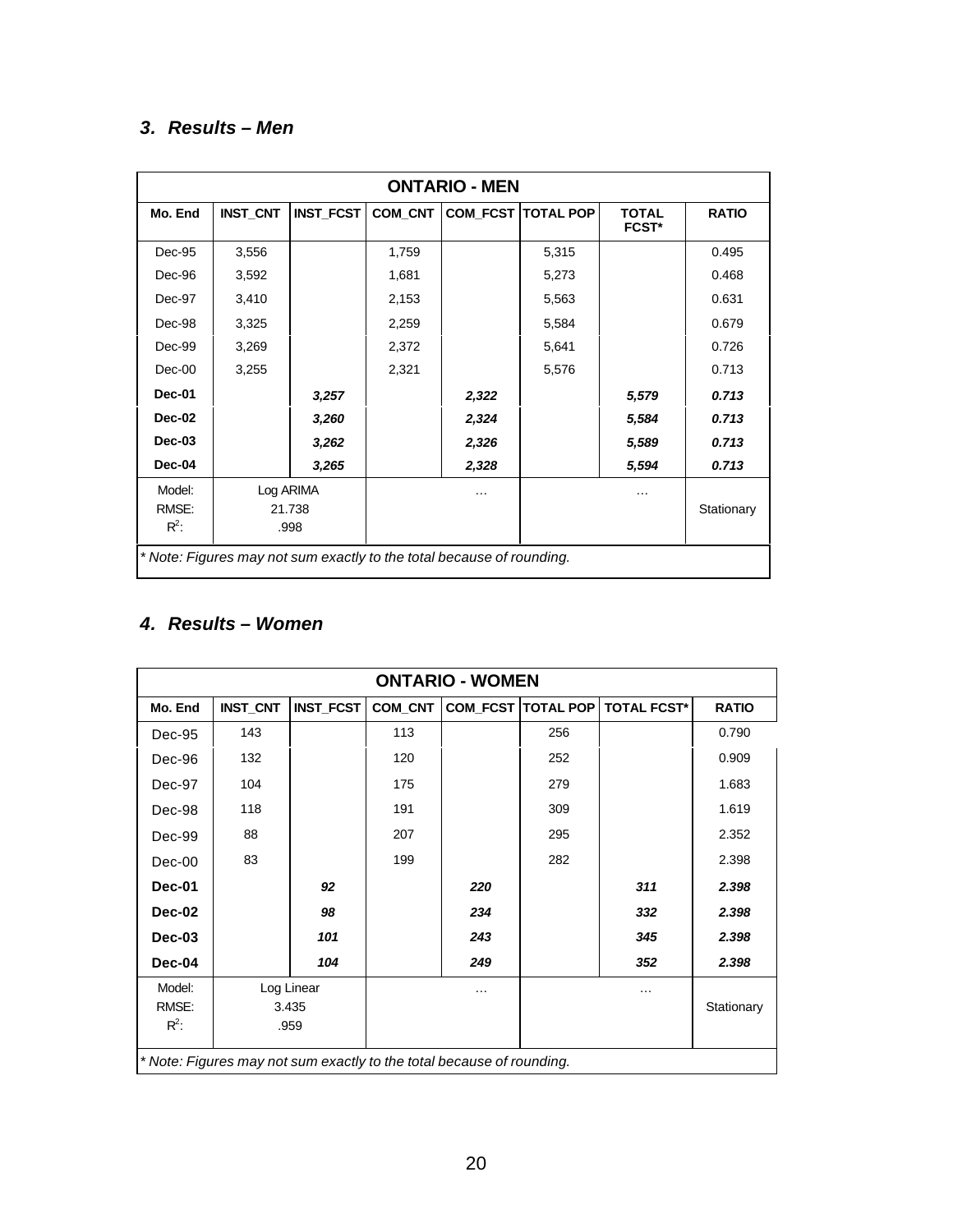# **E. Prairie Region**

### *1. Historical data trends*

The population of men in-custody has shown a small decrease since December 1995, falling from 3,112 to 3,095 inmates by December 2000. On the other hand, the community supervision population increased significantly during this period, growing from 1,334 to 1,944 offenders.

The ratio of the male community to the custodial offender population has therefore increased from 0.429 to 0.628. The models project that this ratio will remain stationary at 0.628 to December 2004. The population balance for males is currently slightly lower than the National average (0.684), and will remain relatively slightly below the projected national average in 2004 (0.685) if the projections are realised.

The size of the female in-custody population has shown a consistent increase since December 1995, rising from 33 (estimated) to 124 inmates by December 2000. The community supervision population has also increased during this period, rising from 58 to 136 offenders.

The ratio of the community to the custodial population, for female offenders, has therefore decreased from 1.758 to 1.097. The models project that this ratio will decrease further to 0.719 by December 2004. The population balance for females is currently considerably lower than the National average (1.412), and will fall even farther below the Nationally average by 2004 (1.393) if all the projections are realised.

21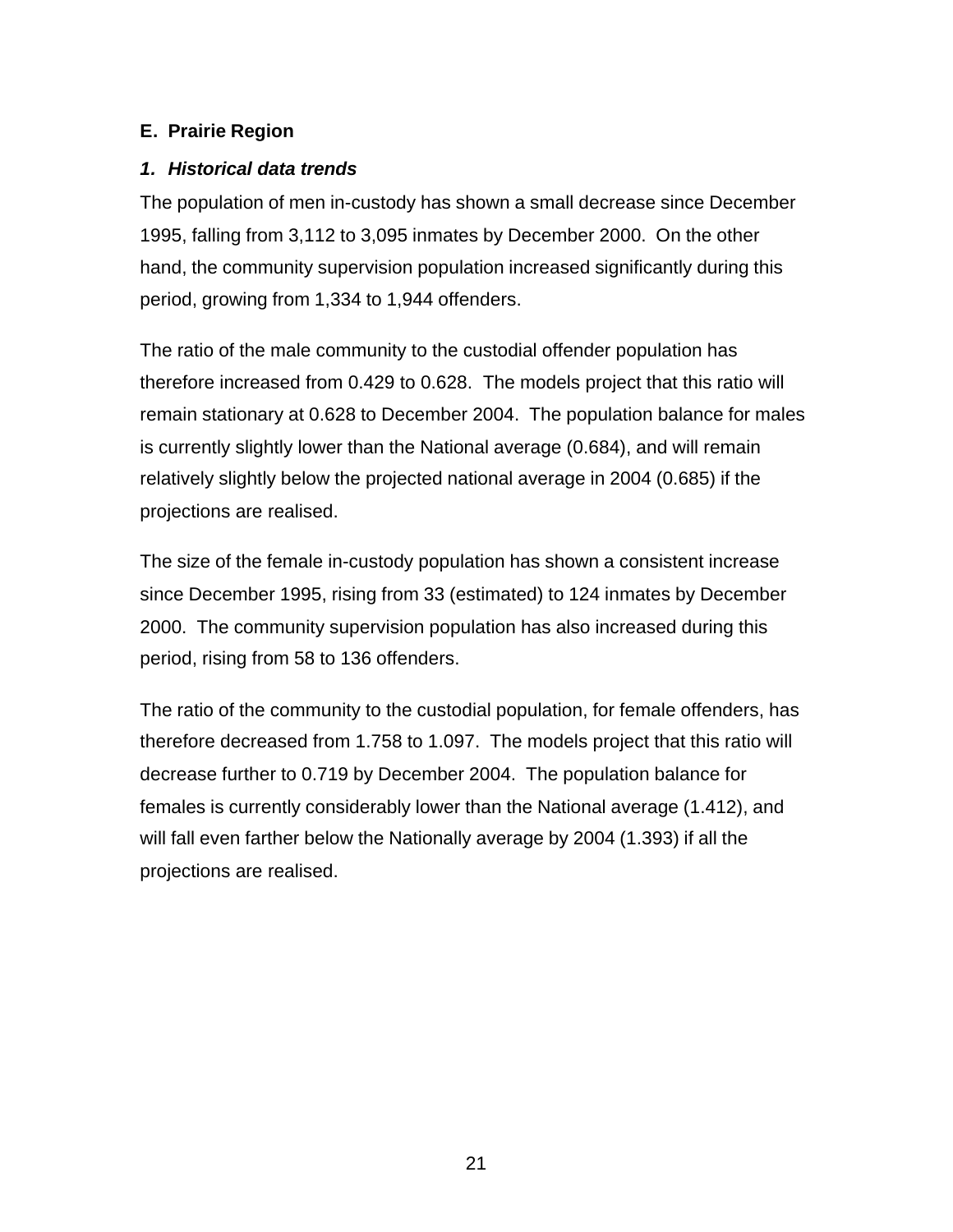# *2. Projections, 2001-2004*

- The population of men in-custody is projected to increase, from 3,095 inmates in December 2000 to **3,106** inmates by December 2004 (up 11 men or **+0.4%**).
- The population of men under community supervision is projected to increase from 1,944 in December 2000 to **1,951** offenders by December 2004 (up 7 inmates or **+0.4%**).
- The total population of men offenders is therefore projected to increase from its current size of 5,039 to **5,056** inmates and released offenders by December 2004.
- The population of women in-custody is projected to increase, from 124 inmates in December 2000 to **163** inmates by December 2004 (up 39 women or **+31%**).
- The population of women under community supervision is projected to increase from 136 offenders in December 2000, to **179** offenders in December 2004 (up 43 women or **+32%**).
- The total population of women offenders will increase from its current size of 260 to **342** ioffenders by December 2004.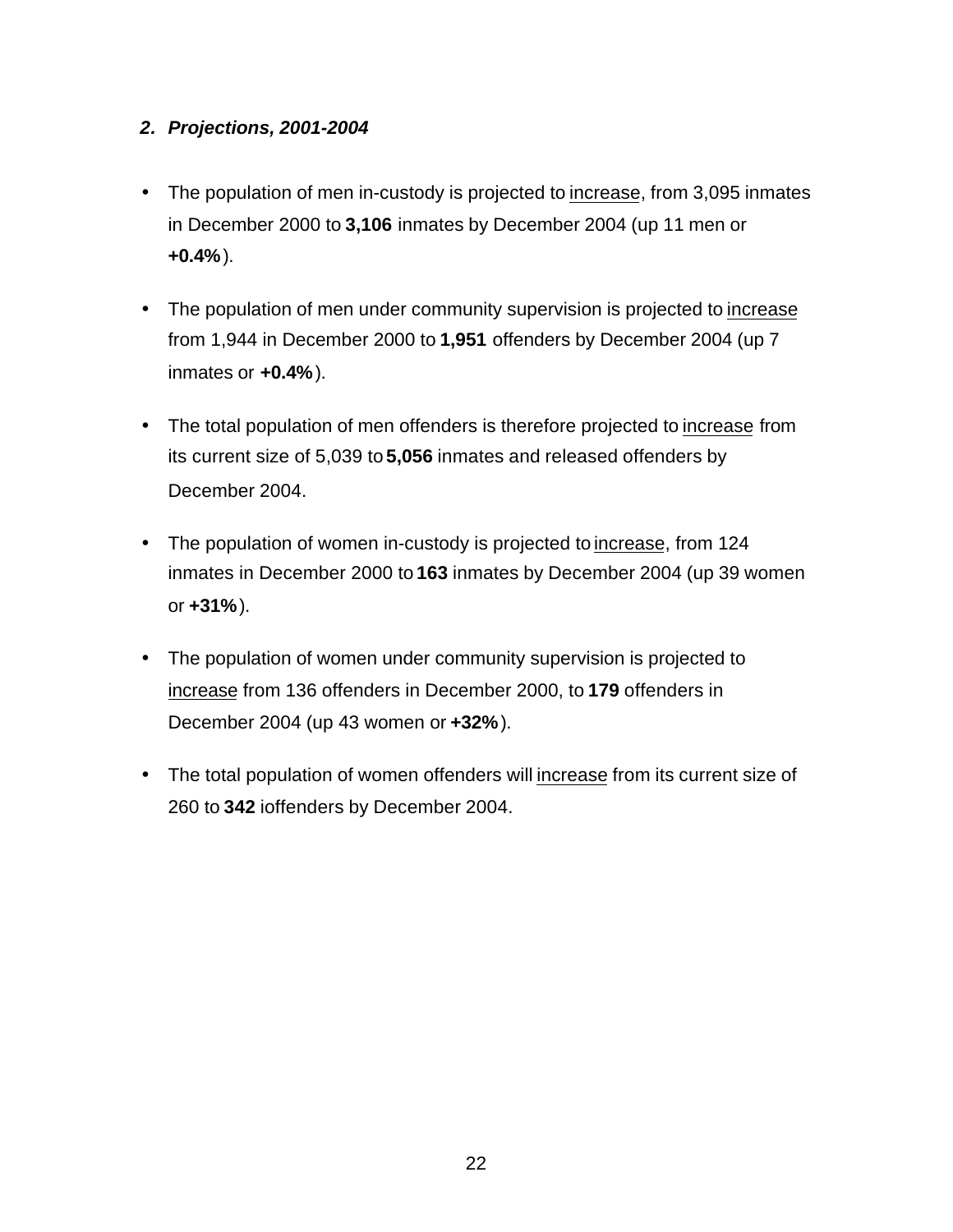# *3. Results – Men*

| <b>PRAIRIE - MEN</b>                                                  |                 |                  |         |          |                               |                    |              |
|-----------------------------------------------------------------------|-----------------|------------------|---------|----------|-------------------------------|--------------------|--------------|
| Mo. End                                                               | <b>INST_CNT</b> | <b>INST_FCST</b> | COM_CNT |          | <b>COM_FCST   TOTAL POP  </b> | <b>TOTAL FCST*</b> | <b>RATIO</b> |
| Dec-95                                                                | 3,112           |                  | 1,334   |          | 4,446                         |                    | 0.429        |
| Dec-96                                                                | 3,313           |                  | 1,343   |          | 4,656                         |                    | 0.405        |
| Dec-97                                                                | 3,166           |                  | 1,745   |          | 4,911                         |                    | 0.551        |
| Dec-98                                                                | 3,279           |                  | 1,788   |          | 5,067                         |                    | 0.545        |
| Dec-99                                                                | 3,128           |                  | 1,881   |          | 5,009                         |                    | 0.601        |
| Dec-00                                                                | 3,095           |                  | 1,944   |          | 5,039                         |                    | 0.628        |
| Dec-01                                                                |                 | 3,094            |         | 1,943    |                               | 5,037              | 0.628        |
| $Dec-02$                                                              |                 | 3,097            |         | 1,945    |                               | 5,043              | 0.628        |
| $Dec-03$                                                              |                 | 3,101            |         | 1,948    |                               | 5,049              | 0.628        |
| Dec-04                                                                |                 | 3,106            |         | 1,951    |                               | 5,056              | 0.628        |
| Model:                                                                | Log ARIMA       |                  |         | $\cdots$ |                               |                    |              |
| <b>RMSE</b>                                                           | 16.669          |                  |         |          |                               |                    | Stationary   |
| $R^2$ :                                                               | .999            |                  |         |          |                               |                    |              |
| * Note: Figures may not sum exactly to the total because of rounding. |                 |                  |         |          |                               |                    |              |

# *4. Results – Women*

| <b>PRAIRIE - WOMEN</b>                                                |                 |                  |         |     |     |                                    |              |  |
|-----------------------------------------------------------------------|-----------------|------------------|---------|-----|-----|------------------------------------|--------------|--|
| Mo. End                                                               | <b>INST_CNT</b> | <b>INST_FCST</b> | COM_CNT |     |     | COM_FCST   TOTAL POP   TOTAL_FCST* | <b>RATIO</b> |  |
| Dec-95                                                                | 33              |                  | 58      |     | 91  |                                    | 1.758        |  |
| Dec-96                                                                | 73              |                  | 67      |     | 140 |                                    | 0.918        |  |
| Dec-97                                                                | 88              |                  | 76      |     | 164 |                                    | 0.864        |  |
| Dec-98                                                                | 102             |                  | 82      |     | 184 |                                    | 0.804        |  |
| Dec-99                                                                | 126             |                  | 101     |     | 227 |                                    | 0.802        |  |
| Dec-00                                                                | 124             |                  | 136     |     | 260 |                                    | 1.097        |  |
| $Dec-01$                                                              |                 | 133              |         | 146 |     | 278                                | 1.097        |  |
| $Dec-02$                                                              |                 | 143              |         | 156 |     | 299                                | 1.097        |  |
| Dec-03                                                                |                 | 152              |         | 167 |     | 320                                | 1.097        |  |
| Dec-04                                                                |                 | 163              |         | 179 |     | 342                                | 1.097        |  |
| Model:                                                                | Winters (Add.)  |                  |         | .   |     | .                                  |              |  |
| RMSE:                                                                 | 2.499           |                  |         |     |     |                                    | Stationary   |  |
| $R^2$ :                                                               |                 | .995             |         |     |     |                                    |              |  |
| * Note: Figures may not sum exactly to the total because of rounding. |                 |                  |         |     |     |                                    |              |  |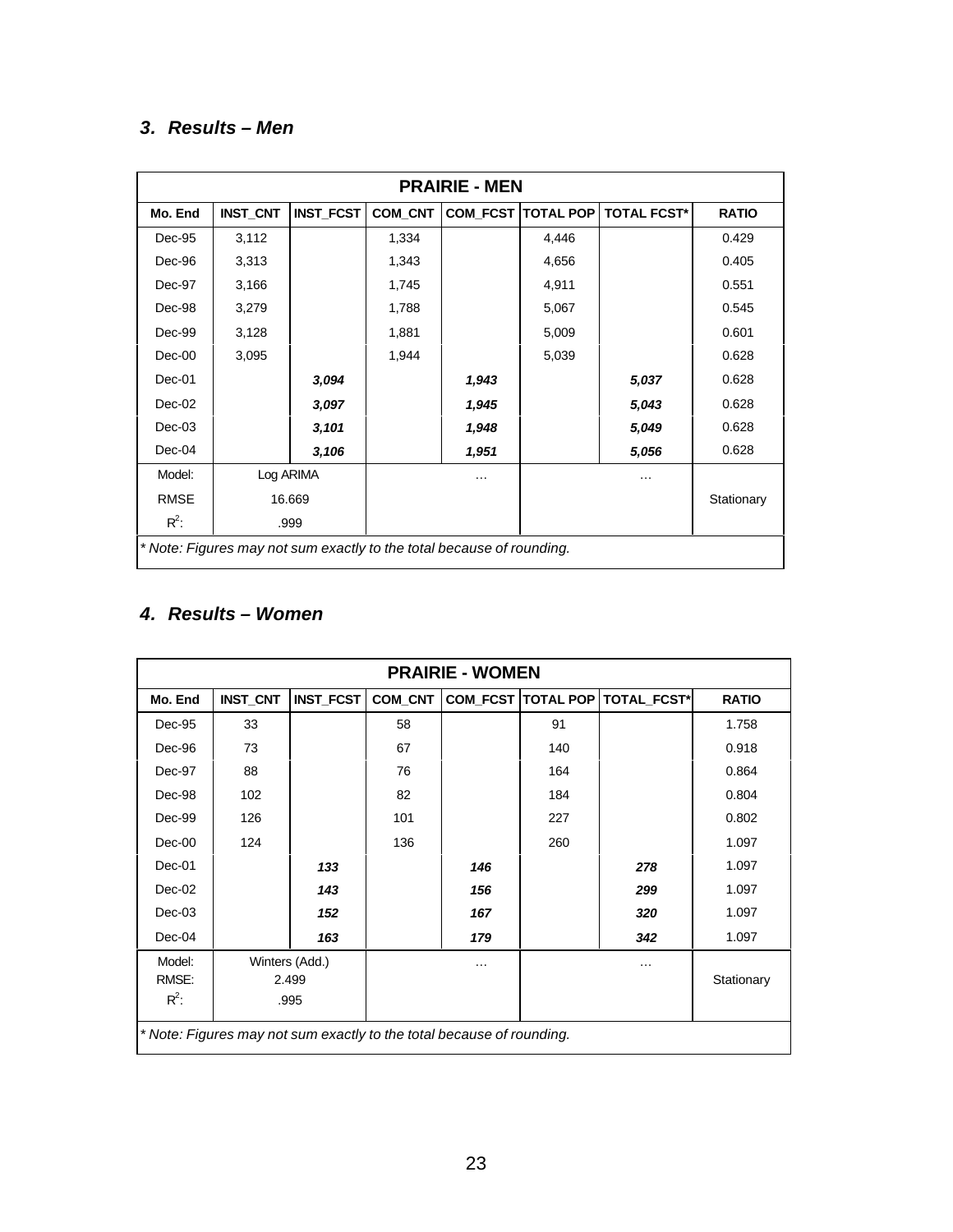# **F. Pacific Region**

### *1. Historical data trends*

The population of men in-custody has shown a small decrease since December 1995, falling from 1,900 to 1,855 inmates by December 2000. The community supervision population has increased significantly during this period, growing from 884 to 1,165 offenders.

The ratio of the male community to the custodial offender population has therefore increased from 0.465 to 0.628. The models project that this ratio will remain stationary at 0.628 to December 2004. The population balance for men is currently slightly lower than the National average (0.684), and will remain below the projected national average in 2004 (0.685) if the projections are realised.

The size of the population of women in-custody has shown a consistent increase since December 1995, rising from 34 (estimated) to 41 inmates by December 2000. The community supervision population has increased faster during this period, rising from 34 to 51 offenders.

The ratio of the community to the custodial population, for women offenders, has therefore increased from 1.000 to 1.244. The models project that this ratio will decrease further to 1.228 by December 2004. The population balance for women is currently considerably lower than the National average (1.412), and will remain below the Nationally average by 2004 (1.393) if the projections are realised.

24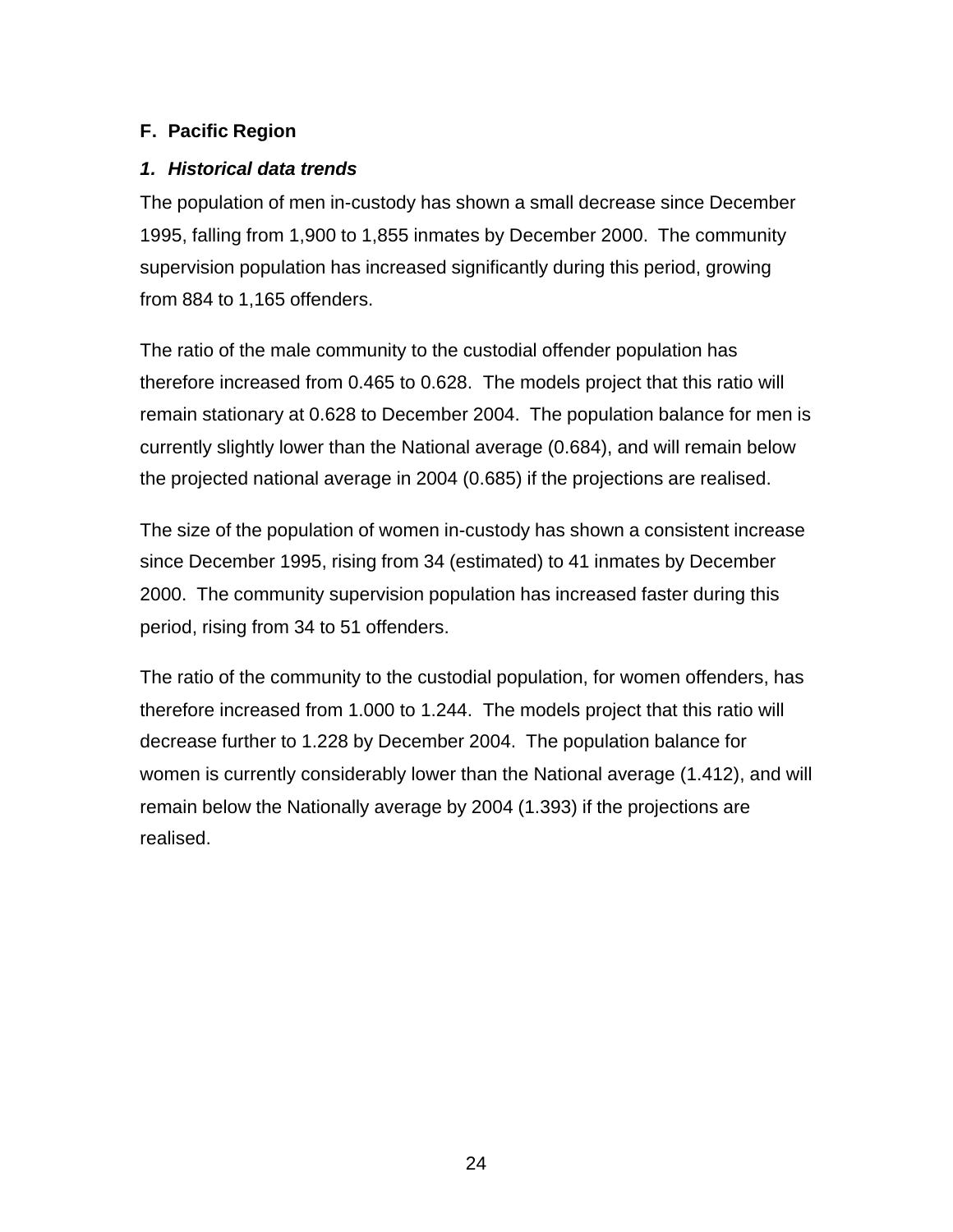### *2. Projections, 2001-2004*

- The population of men in-custody population is projected to increase, from 1,855 inmates in December 2000 to **2,024** inmates by December 2004 (up 139 men or **+7.5%**).
- The population of men under community supervision is projected to increase, from 1,165 in December 2000 to **1,271** offenders by December 2004 (up 106 offenders or **+9%**).
- The total population of men offenders is therefore projected to increase, from its current size of 3,020 to **3,296** offenders by December 2004.
- The population of women in-custody is projected to increase, from 41 inmates in December 2000 to **49** inmates by December 2004 (up 8 women or **+20%**).
- The population of women under community supervision is projected to increase from 51 offenders in December 2000, to **60** offenders in December 2004 (up 9 offenders or **+18%**).
- The total female offender population will increase from its current size of 92 to **110** offenders by December 2004.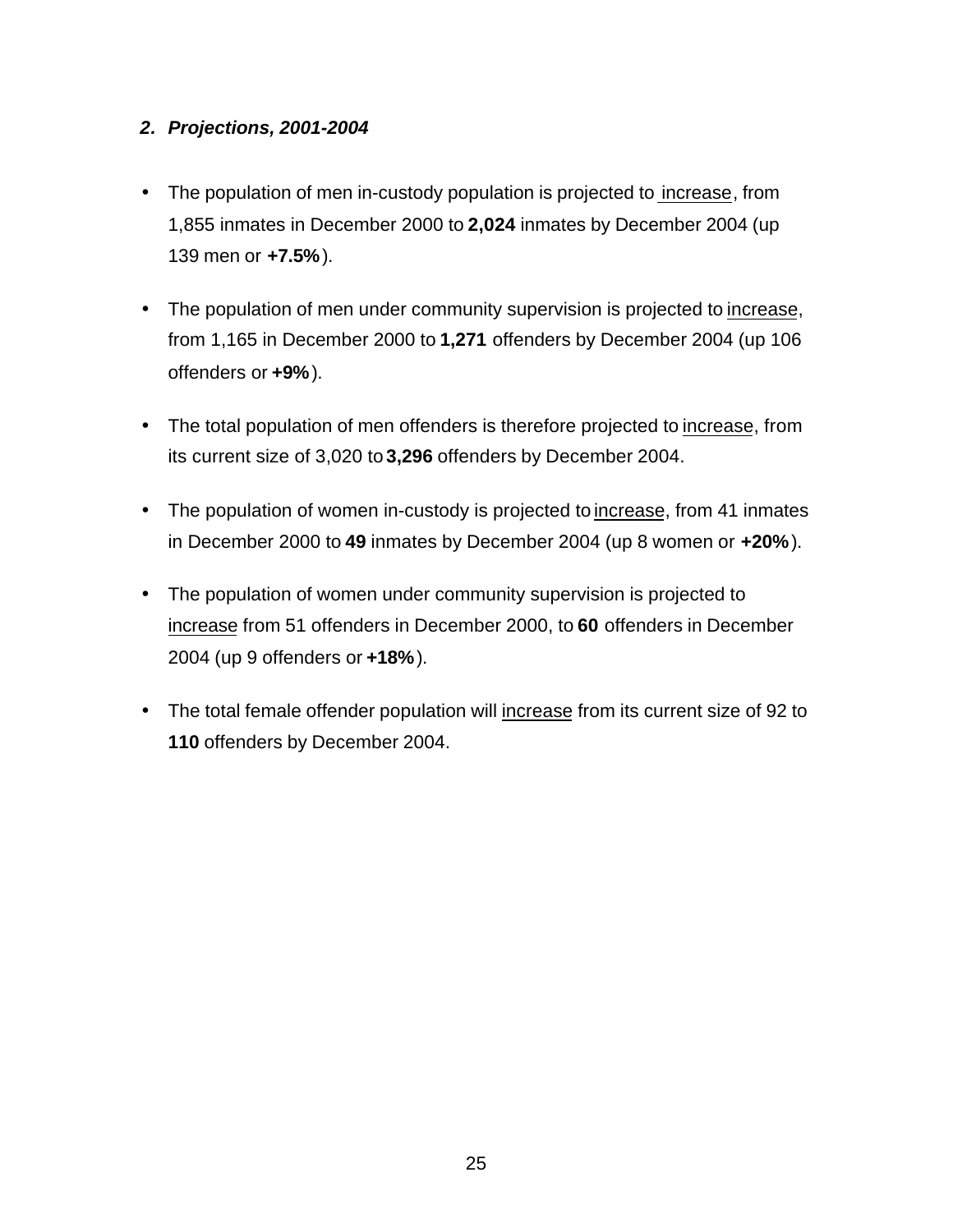# *3. Results – Men*

| <b>PACIFIC - MEN</b>                                                  |               |                  |         |          |                  |             |              |  |
|-----------------------------------------------------------------------|---------------|------------------|---------|----------|------------------|-------------|--------------|--|
| Mo. End                                                               | INST_CNT      | <b>INST_FCST</b> | COM_CNT | COM_FCST | <b>TOTAL POP</b> | TOTAL_FCST* | <b>RATIO</b> |  |
| Dec-95                                                                | 1,900         |                  | 884     |          | 2,784            |             | 0.465        |  |
| Dec-96                                                                | 1,905         |                  | 849     |          | 2,754            |             | 0.446        |  |
| Dec-97                                                                | 1,927         |                  | 1,034   |          | 2,961            |             | 0.537        |  |
| Dec-98                                                                | 1,748         |                  | 1,105   |          | 2,853            |             | 0.632        |  |
| Dec-99                                                                | 1,768         |                  | 1,133   |          | 2,901            |             | 0.641        |  |
| $Dec-00$                                                              | 1,855         |                  | 1,165   |          | 3,020            |             | 0.628        |  |
| <b>Dec-01</b>                                                         |               | 1,906            |         | 1,197    |                  | 3,102       | 0.628        |  |
| Dec-02                                                                |               | 1,948            |         | 1,223    |                  | 3,172       | 0.628        |  |
| Dec-03                                                                |               | 1,987            |         | 1,248    |                  | 3,235       | 0.628        |  |
| Dec-04                                                                |               | 2,024            |         | 1,271    |                  | 3,296       | 0.628        |  |
| Model:                                                                | Linear (Auto) |                  |         | $\cdots$ |                  | .           |              |  |
| RMSE:                                                                 | 11.708        |                  |         |          |                  |             | Stationary   |  |
| $R^2$ :                                                               |               | .998             |         |          |                  |             |              |  |
| * Note: Figures may not sum exactly to the total because of rounding. |               |                  |         |          |                  |             |              |  |

# *4. Results – Women*

| <b>PACIFIC - WOMEN</b>                                                |                 |                  |         |    |                              |            |              |  |
|-----------------------------------------------------------------------|-----------------|------------------|---------|----|------------------------------|------------|--------------|--|
| Mo. End                                                               | <b>INST_CNT</b> | <b>INST_FCST</b> | COM CNT |    | <b>COM FCST   TOTAL POP*</b> | TOTAL_FCST | <b>RATIO</b> |  |
| Dec-95                                                                | 34              |                  | 34      |    | 68                           |            | 1.000        |  |
| Dec-96                                                                | 29              |                  | 35      |    | 64                           |            | 1.207        |  |
| Dec-97                                                                | 38              |                  | 42      |    | 80                           |            | 1.105        |  |
| Dec-98                                                                | 38              |                  | 43      |    | 81                           |            | 1.132        |  |
| Dec-99                                                                | 34              |                  | 50      |    | 84                           |            | 1.471        |  |
| $Dec-00$                                                              | 41              |                  | 51      |    | 92                           |            | 1.244        |  |
| Dec-01                                                                |                 | 43               |         | 53 |                              | 96         | 1.228        |  |
| $Dec-02$                                                              |                 | 45               |         | 55 |                              | 100        | 1.228        |  |
| Dec-03                                                                |                 | 47               |         | 58 |                              | 105        | 1.228        |  |
| $Dec-04$                                                              |                 | 49               |         | 60 |                              | 110        | 1.228        |  |
| Model:                                                                | Linear (Holt)   |                  |         | .  |                              | $\cdots$   | Exp.         |  |
| RMSE:                                                                 | 1.159           |                  |         |    |                              |            | Seasonal     |  |
| $R^2$ :                                                               |                 | .953             |         |    |                              |            | .135         |  |
|                                                                       |                 |                  |         |    |                              |            | .793         |  |
| * Note: Figures may not sum exactly to the total because of rounding. |                 |                  |         |    |                              |            |              |  |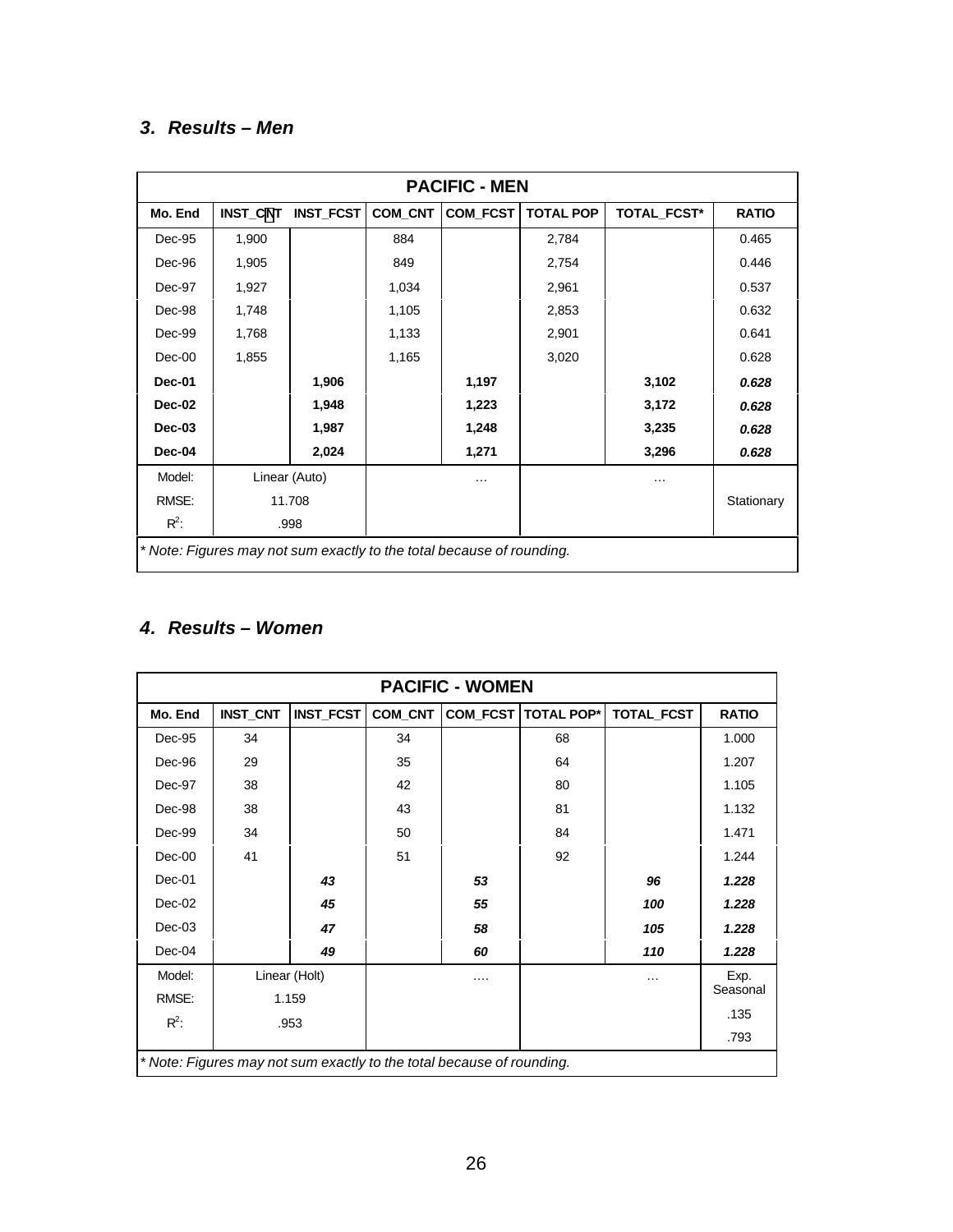#### **APPENDIX I: FORECAST CHARTS - MEN**



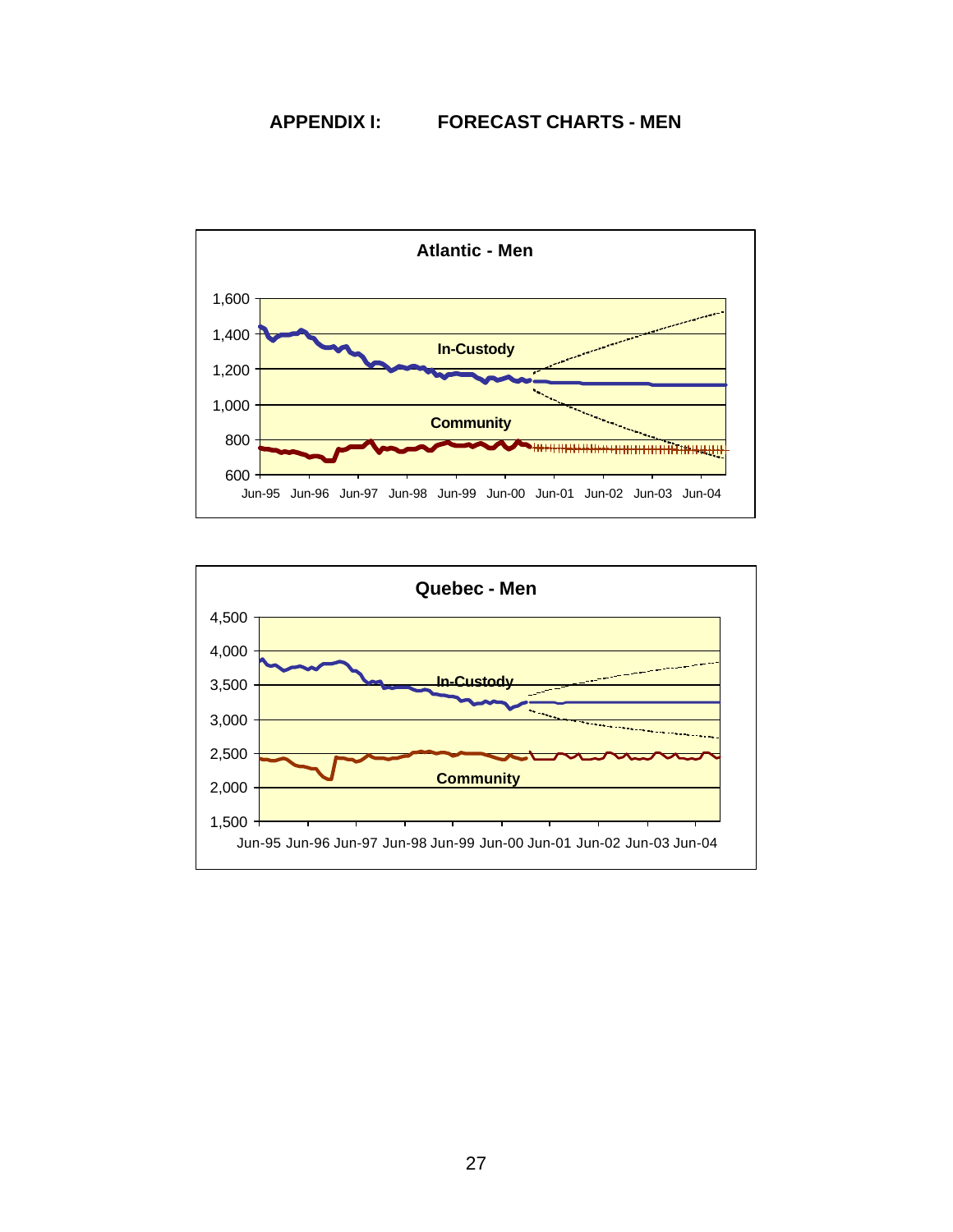

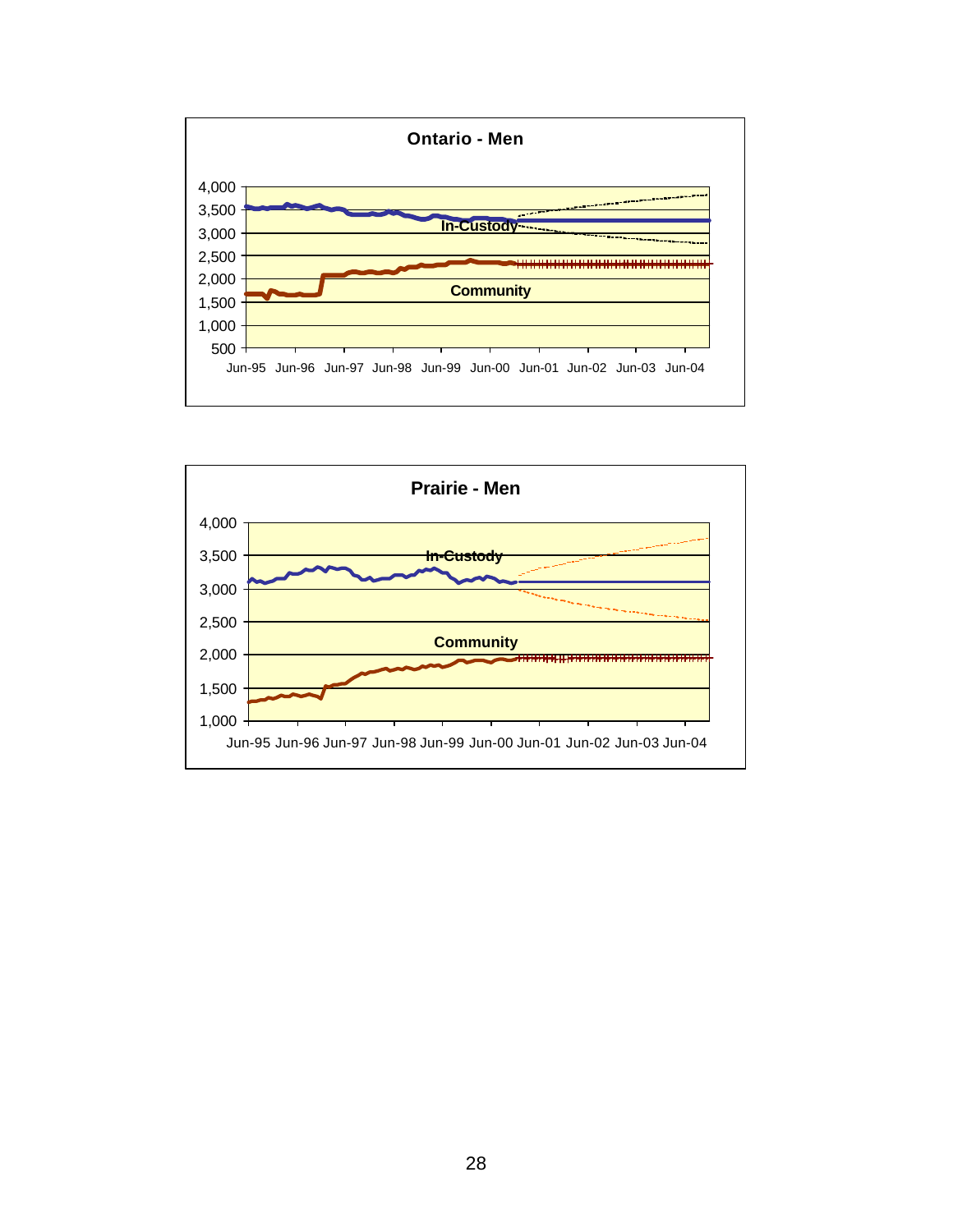

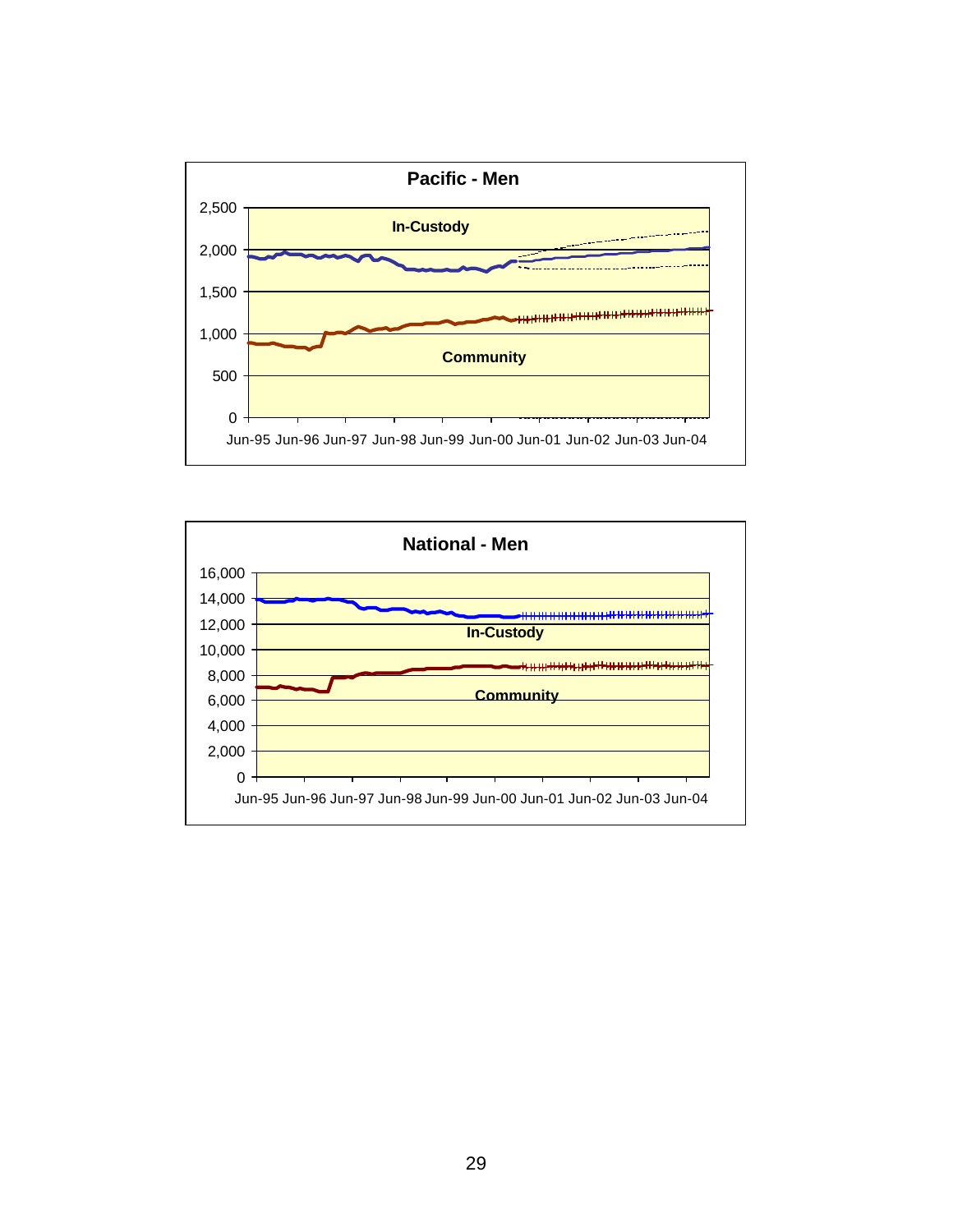**APPENDIX I: FORECAST CHARTS - WOMEN**



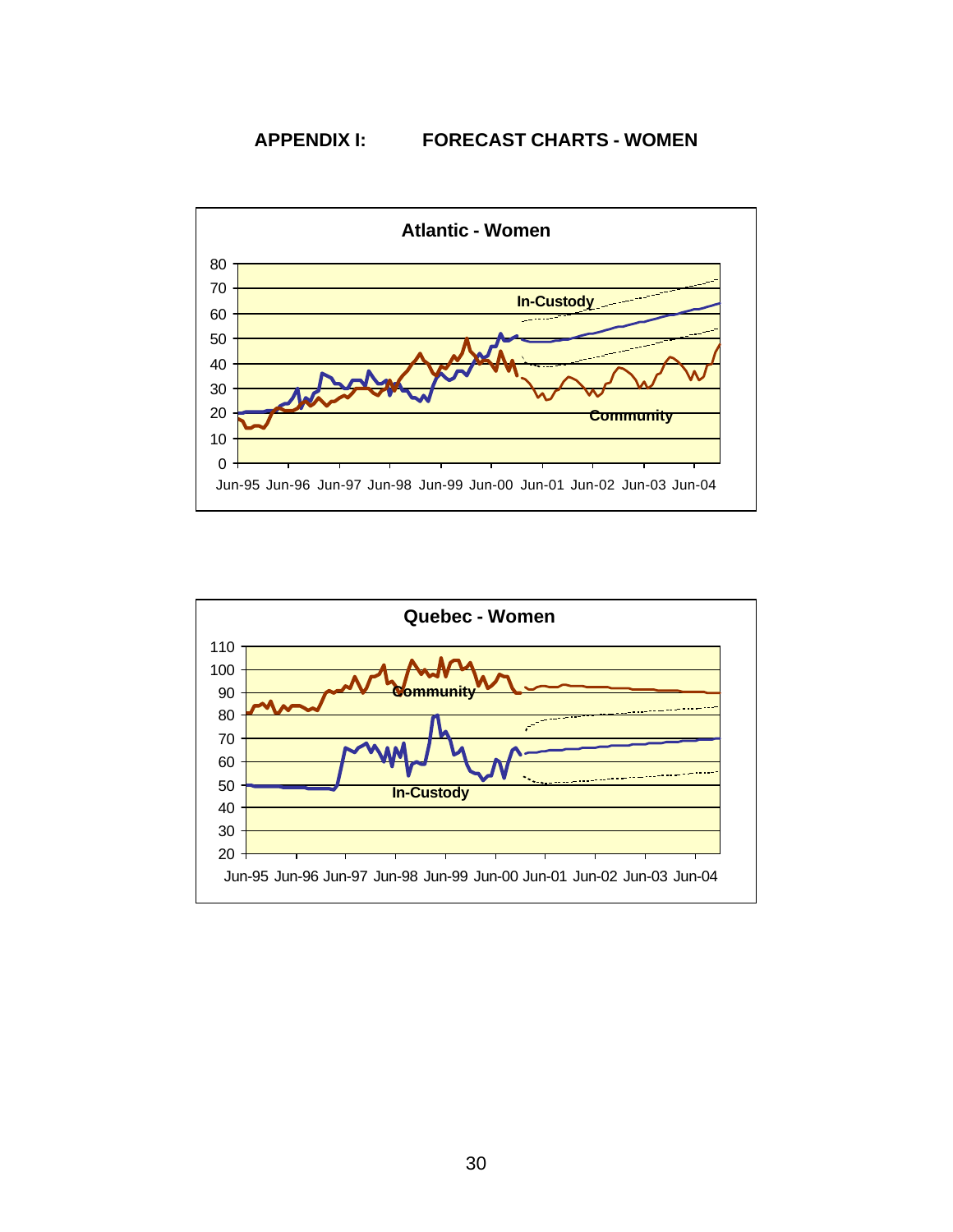